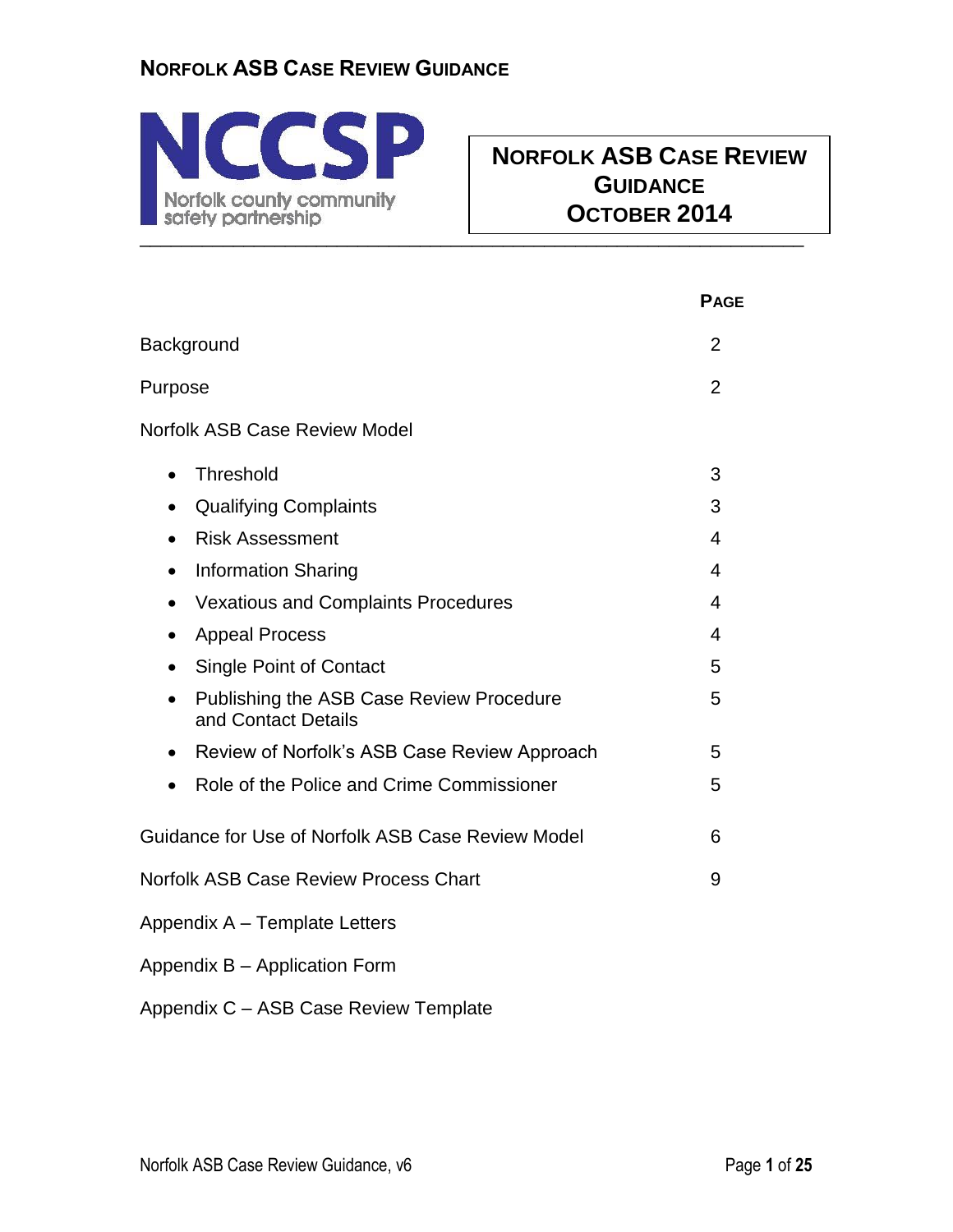#### **BACKGROUND**

ANTI-SOCIAL BEHAVIOUR, CRIME AND POLICING ACT 2014

The Act includes new measures designed to give victims a say in the way anti-social behaviour is dealt with and provides for the introduction of ASB Case Reviews (also known as the Community Trigger) from 20 October 2014.

Anti-social behaviour (ASB) is a broad term used to describe the day-to-day incidents of crime, nuisance and disorder that can make many people's lives a misery from litter and vandalism to public drunkenness or noisy and abusive neighbours. Such a wide range of behaviour means that responsibility for dealing with anti-social behaviour is shared between a number of agencies, particularly the police, councils and housing providers.

Across Norfolk a consistent approach has been developed to support all agencies involved in the use of the new legislation, aiming to provide victims of anti-social behaviour with a coherent and effective response regardless of where they live in the County.

#### **PURPOSE**

 $\overline{a}$ 

Victims of anti-social behaviour will be able to use the power in the event that they feel that agencies have not taken effective action in respect of their complaint, and where the case meets the locally defined threshold.

For the purpose of the ASB Case Review, anti-social behaviour is defined as *behaviour causing harassment, alarm or distress<sup>1</sup>* to a member of the public. However, agencies should consider the harm or potential harm caused to the victim, rather than rigidly deciding whether each incident reached the level of harassment, alarm or distress.

In instances where the threshold is met relevant bodies including district councils, the police, clinical commissioning groups and housing providers have a duty to undertake an Anti-Social Behaviour Case Review. The purpose of the ASB Case Review is to assess whether agencies have taken a joined up, problem solving approach aiming to tackle the ASB, and whether anything more can be done.

<sup>&</sup>lt;sup>1</sup> Note that the impact of ASB is at a higher level than that which can be regarded as simply causing nuisance or annoyance. The impact of the ASB on the complainant rather than the specific behaviour(s) will need to be considered, weighing vulnerability and risk.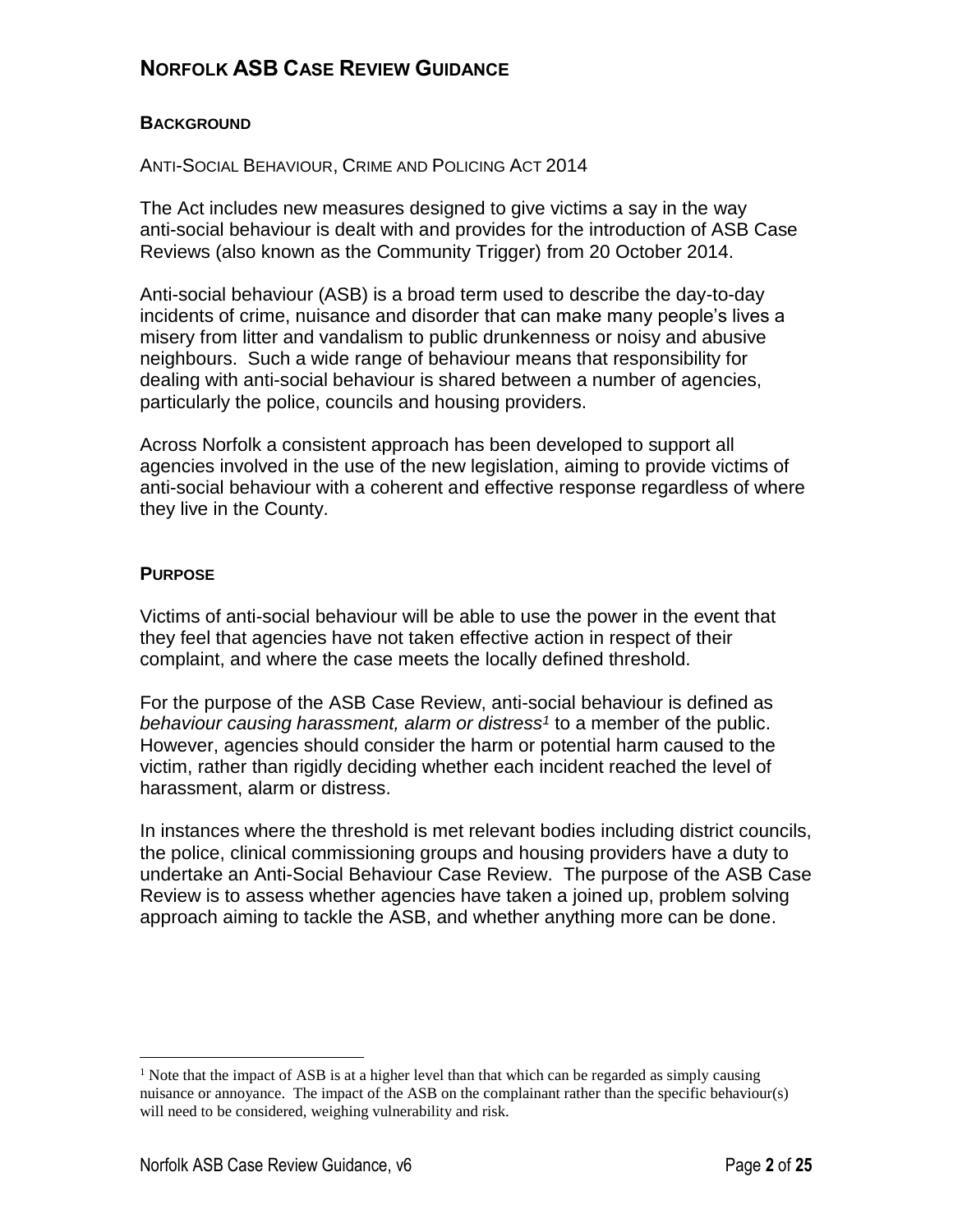The ASB Case Review can also be used by any person on behalf of a victim, for example a family member, friend, carer, Councillor, MP or other professional person. It is intended to ensure that all victims are able to use the review albeit the victim's consent should be sought by the person before requesting an ASB Case Review on their behalf.

An ASB Case Review can be requested by someone of any age, and agencies should make it as accessible as possible to all victims.

#### **THRESHOLD**

Section 104(4) of The Anti-Social Behaviour, Crime and Policing Act 2014 sets a baseline threshold and no additional factors can be added to the simple test that:

• an application has been received and the victim has reported at least 3 qualifying complaints within 6 months.

This has been adopted as Norfolk's threshold for triggering an ASB Case Review. Note that the incidents reported need not be the same type of behaviour, but must be related in some way.

However, if the criteria for a case review are not met it would be appropriate for agencies to consider whether there are other issues that should be taken into account and therefore apply existing case management protocols. Issues that should be taken into consideration are:

- (a) The persistence of the anti-social behaviour about which the original complaint was made;
- (b) The harm caused, or the potential for harm to be caused, by the behaviour;
- (c) The adequacy of the response to that behaviour.

#### **QUALIFYING COMPLAINTS**

The legislation sets out what will be considered a 'qualifying complaint' for using the ASB Case Review to prevent someone reporting historical incidents of anti-social behaviour in order to use the ASB Case Review. The legislation sets out the following standards, which have been adopted in Norfolk:

- The anti-social behaviour was reported within 1 month of the alleged behaviour taking place; and
- The application to use the ASB Case Review is made within 6 months of the report of anti-social behaviour.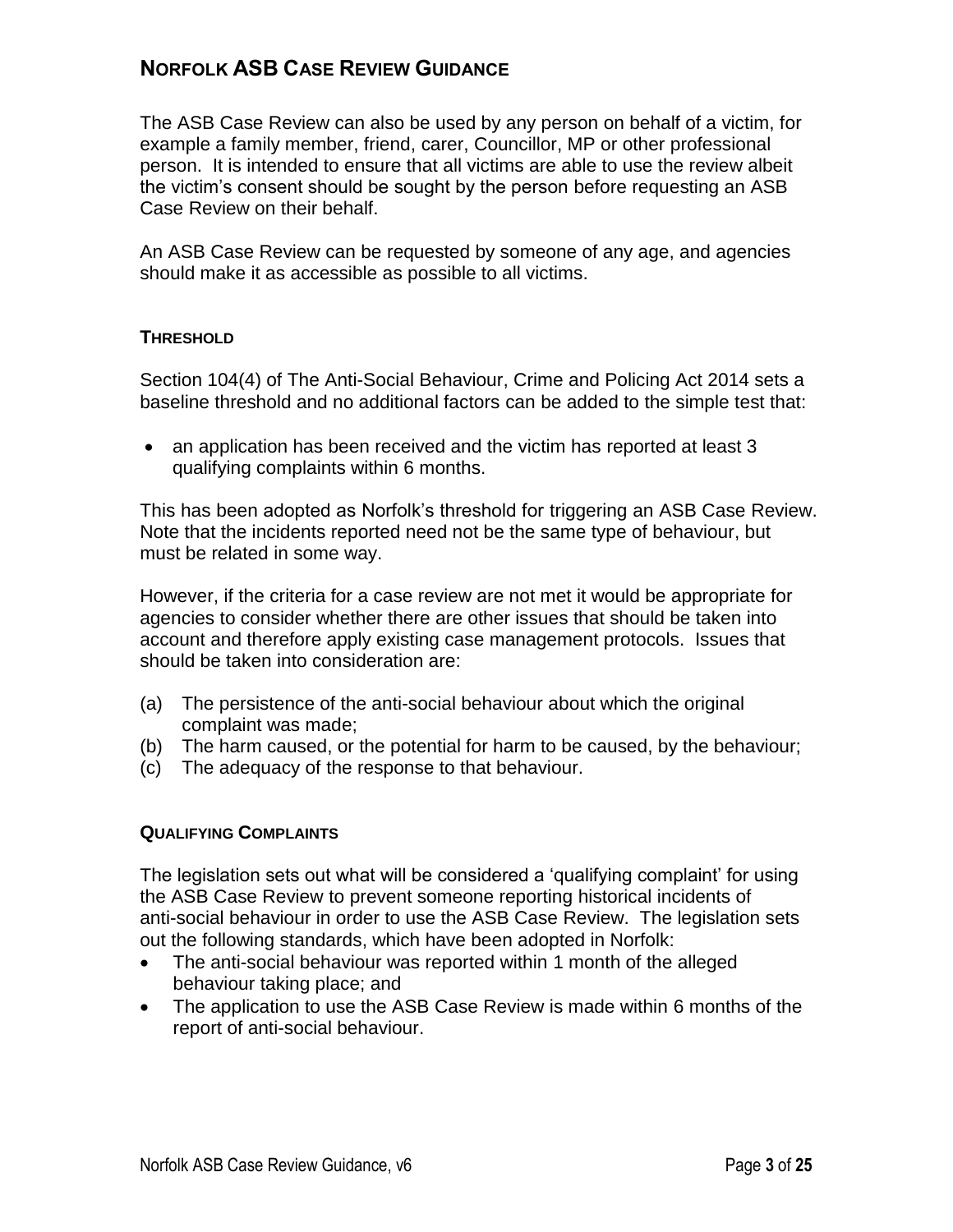#### **RISK ASSESSMENT**

Victim vulnerabilities will be assessed through the risk assessment model already in use across Norfolk.

#### **INFORMATION SHARING**

Norfolk's County Community Safety Partnership has an Information Sharing Protocol with an annexe for Operational Partnership Team (OPT) working on ASB. This is considered sufficient to enable data sharing between partners for the purpose of ASB Case Reviews in Norfolk.

Requests for Information will be made through this OPT Information Sharing Protocol that all agencies must have signed.

#### **VEXATIOUS AND COMPLAINTS PROCEDURES**

The Community Trigger gives victims the right to require action is taken where an ongoing problem has not been addressed. The process is designed to make sure that agencies work together to try and resolve complaints about ASB. It does not replace the complaints procedures of individual organisations, which should be used where there is a specific complaint about the actions / inaction of a specific organisation.

Reference should be made within Complaints Procedures to show how complaints of ASB are dealt with.

A statement should be included within local authority vexatious complaints policies stating that *"vexatious complaints relating to the ASB Case Review Process will be dealt with through the local authority policy"*.

Local authorities will need to agree this approach locally with Registered Social Landlords and Housing Providers that operate in their area.

#### **APPEAL PROCESS**

The review procedures must include provision about what is to happen when an applicant is dissatisfied with the way in which the relevant bodies have:

- Dealt with an application for a review; or
- Carried out an ASB Case Review

In such cases these will be sent to the OPT Inspector / district council lead in the first instance and notified to Police & Crime Commissioner's office.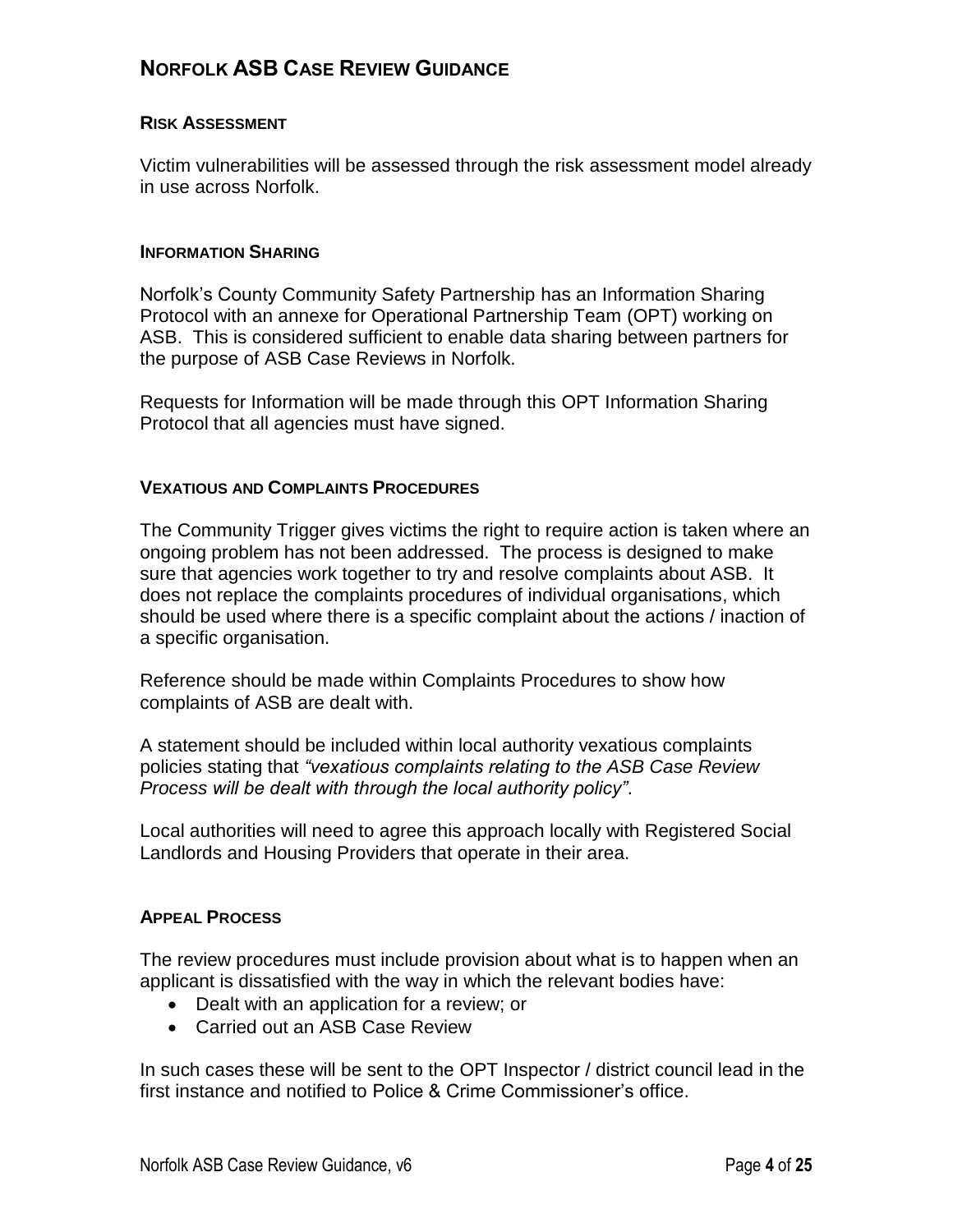#### **SINGLE POINT OF CONTACT (SPOC)**

A single point of contact (SPOC) is required for each of the relevant bodies (district councils, the police, clinical commissioning groups and co-opted housing providers) in order for victims to be able to request an ASB Case Review.

Appropriate arrangements are being agreed in each district council area, considering whether this requirement is best met through a single individual within the OPT who can receive requests and co-ordinate the initial stage of the review process on behalf of all partners. The SPOC will also ensure recording of data required for publication – see Process Chart.

#### **PUBLISHING THE ASB CASE REVIEW PROCEDURE AND CONTACT DETAILS**

The ASB Case Review procedure must be published, including the point of contact for making an application to use the ASB Case review.

The ASB Case Review approach is published on the Norfolk County Council's site which hosts information on Norfolk's County Community Safety Partnership (NCCSP). This now includes an online form – [click here](https://online.norfolk.gov.uk/anti-socialcasereview/) – for requesting an ASB Case Review, which is routed to the local area SPOC email address when completed.

Partner websites should include summary information on ASB Case Reviews with a link to the NCCSP site for further information. It is intended for generic materials to be produced and used County-wide.

#### **REVIEW OF NORFOLK'S ASB CASE REVIEW APPROACH**

Formal review will be undertaken by the NCCSP within 12 months of operation, ensuring that recurring issues are identified. This will ensure that we are able to share any learning identified to improve our approach.

#### **ROLE OF THE POLICE AND CRIME COMMISSIONER**

The local PCC must be consulted on the ASB Case Review procedure when it is established, and whenever the procedure is reviewed. The PCC may be involved in the auditing and monitoring of the use of the ASB Case Review, as well as providing a route for victims to appeal decisions as to whether the threshold was met or the way the ASB Case Review was conducted. The Norfolk model has made provision for the PCC to be notified of any appeals by the OPT Inspector / district council lead, acting as an independent body if necessary.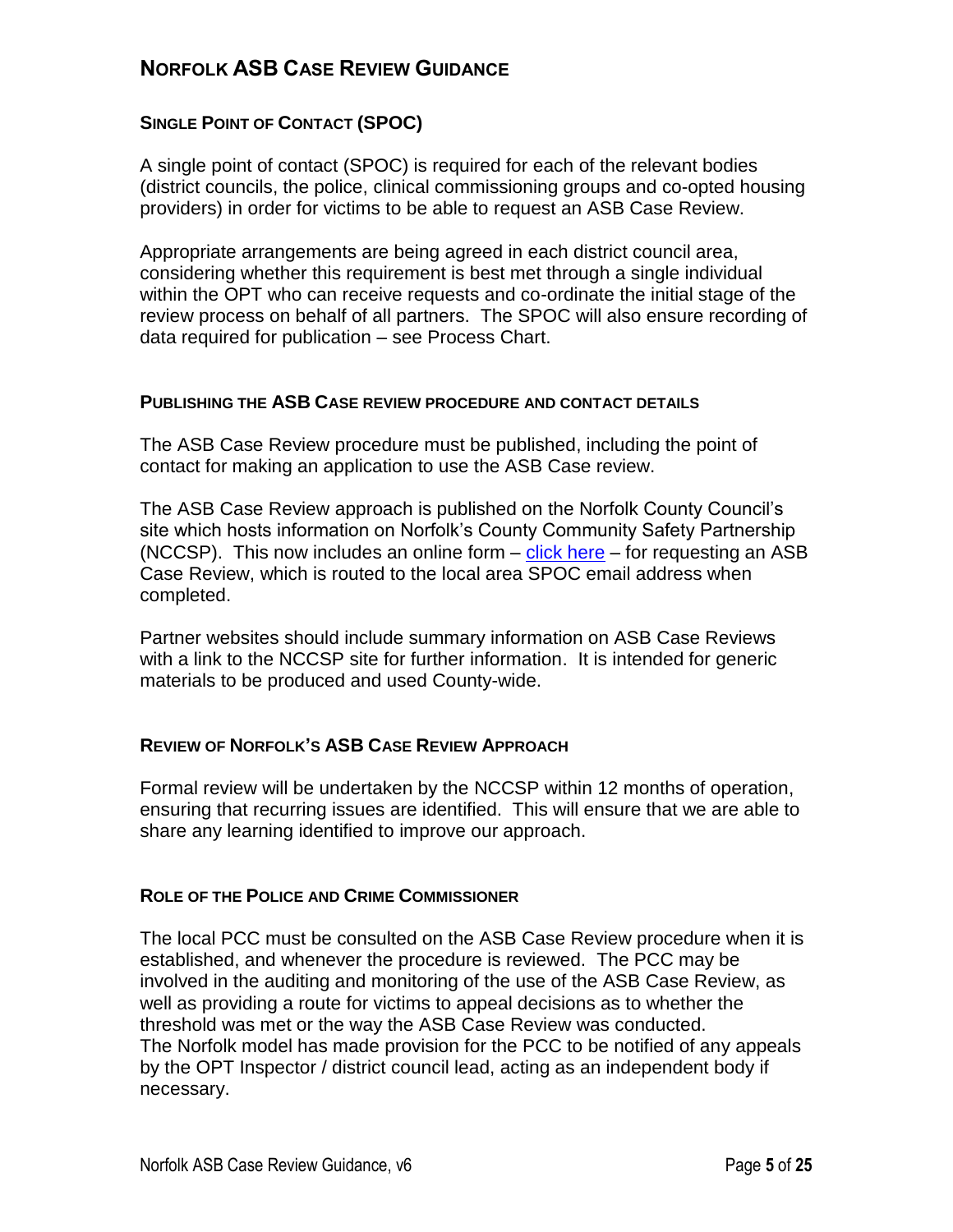#### **GUIDANCE FOR USE OF THE MODEL**

#### **Step 1: Gateway to ASB Case Review**

Victims will be able to request an ASB Case Review through the SPOC to be publicised on local agency websites. Each area is to have its own dedicated email address and telephone number promoted locally. An online reporting form is available which can be accessed from the NCCSP site – [click here.](https://online.norfolk.gov.uk/anti-socialcasereview/) Completed forms will be routed to the email address for the local area SPOC.

The application form template to capture victim and incident details (see Appendix B) is also provided, as hard copies of forms must be made available upon request – mechanism for doing this to be determined locally. However, wherever possible please complete the online reporting form on the victim's behalf.

Upon receipt of the reporting form there is to be an acknowledgement sent within 5 working days, realistically this can be sent automatically through email or local areas may wish to use Letter A attached to this guidance. (Record on the monitoring spreadsheet).

#### **Step 2: Determine if Threshold has been met**

The reporting form will be sent through to the relevant local SPOC for ASB Case Reviews. The police and council leads in the OPT will review to determine whether the threshold has been met. In some cases this may be obvious; in others it may be that an initial scoping exercise is undertaken with the relevant agencies to assist in the determination.

The SPOC will send a determination letter to victim within 10 working days advising of decision:

- Threshold not met, ASB Case Review will not be conducted. Details of appeal process provided (see template Letter B), or
- ASB Case Review to be conducted (see template Letter C).

In both cases, log determination on the monitoring spreadsheet.

#### **Step 3: Lead Agency Appointed**

If the threshold has been met the relevant local SPOC will agree the lead agency to undertake the initial ASB Case Review. This will normally be the agency who has had the most contact with the victim, but the person undertaking the review should have some independence from previous operational case management of incidents reported.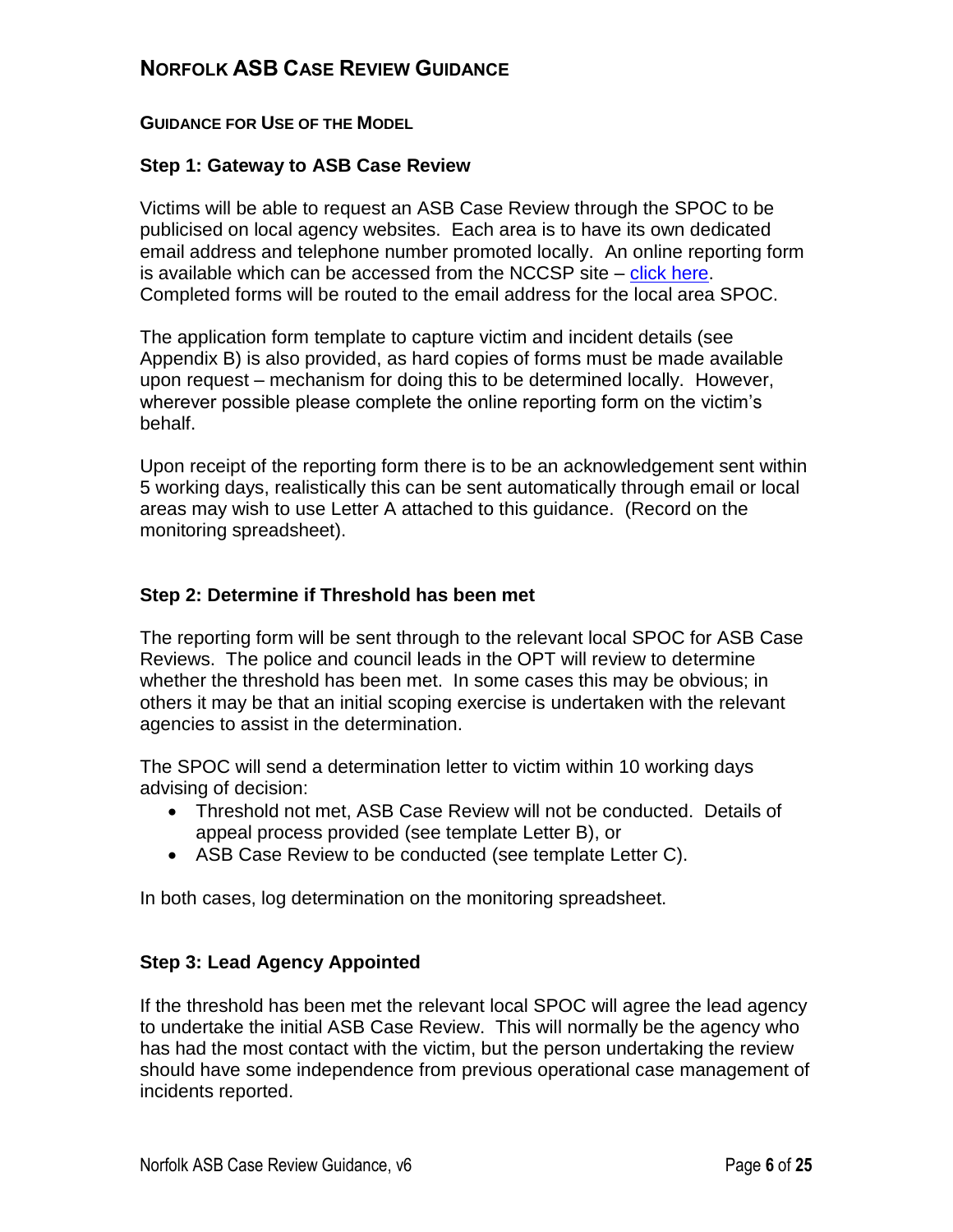The SPOC will advise ASBAG members that an ASB Case Review is underway, and:

- send an information request to the relevant agencies asking for details of the case to be submitted to the SPOC within 5 working days
- advise ASBAG members of the date when agencies will meet as a Panel to consider the lead agency's findings of the initial ASB Case Review.

#### **Step 4: Lead Agency Conducts Initial Case Review**

Lead agency reviews previous incidents and actions, including those reported to other agencies, involving these agencies as appropriate. Consider discussion with the victim to ensure full knowledge of the issues.

Context, previous actions, findings and recommendations summarised on the ASB Case Review template (Appendix C), and provided to the relevant SPOC within 10 working days.

#### **Step 5: Multi-agency Case Review Panel**

Date for this meeting will have been set by the SPOC once there is confirmation that an ASB Case Review is to be carried out.

As a minimum, the following core agencies need to be involved in the multi-agency review:

- District council
- Police
- Housing provider(s) for victim and perpetrator, as applicable
- Health services as appropriate if there are any drug / alcohol / mental health issues
- YOT, where the perpetrator is under 18
- Children's Services / school where the victim or perpetrator is under 18.

Where possible, the scheduled ASBAG meeting should be used for this review. However, a separate meeting (or telephone conference) of the core agencies may be required to meet the timescales for reporting back to the victim.

The multi-agency case review discussion enables thorough review of the ASB incidents and responses made, ensuring effective challenge and review of recommendations for any further action, and considering whether there are other responses that other agencies could pursue to help resolve the ASB issues.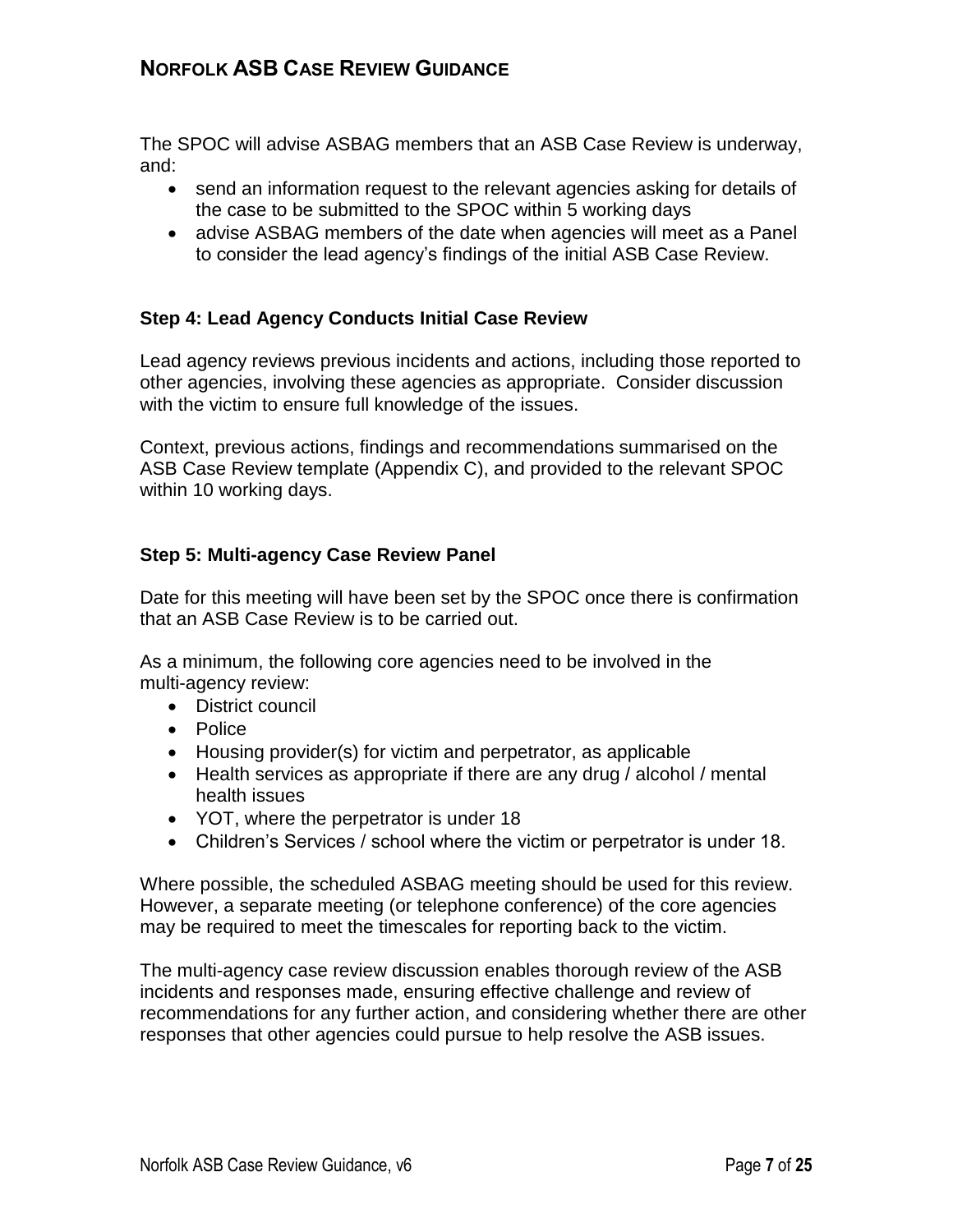#### **Step 6: Decision Letter to Applicant**

If the multi-agency Review Panel determines that all agencies have taken appropriate action and that no further resolutions can be offered, a letter advising of the determination and providing details for decision will be sent to victim, along with details of the appeals process if they are dissatisfied with the outcome. Decision Letter D is to be sent within 10 working days. . (Record on monitoring spreadsheet).

If the Review Panel determines that further action can be taken, a letter will sent to the victim advising of the action plan detailing next steps and advising of anticipated timescales for delivery. This decision letter will provide details of the appeals process if they remain dissatisfied with the outcome. Decision Letter E is to be sent within 10 working days. . (Record on monitoring spreadsheet).

Decision letters to be signed on behalf of the Operational Partnership Team by a different organisation to the lead agency for the ASB Case Review.

#### **Step 7: Monitoring Actions agreed by the Case Review Panel**

Action plans will be monitored by the local OPT, with review at the ASBAG meeting or similar multi-agency meeting to ensure timely delivery.

#### **Step 8: Escalation to Appeal**

If the applicant remains dissatisfied with the outcome they have a right to appeal the decision within 21 days. Any appeals will be escalated to the OPT Inspector / district council lead, who will notify the PCC.

#### **Step 9: Appeal Determination**

Following discussion with the OPT Inspector / district council lead, the PCC will decide whether the appeal warrants referral to another OPT in Norfolk for independent review.

The resulting findings will be confirmed by the PCC as the outcome of the appeals process. This decision is final, no other appeals will be entertained.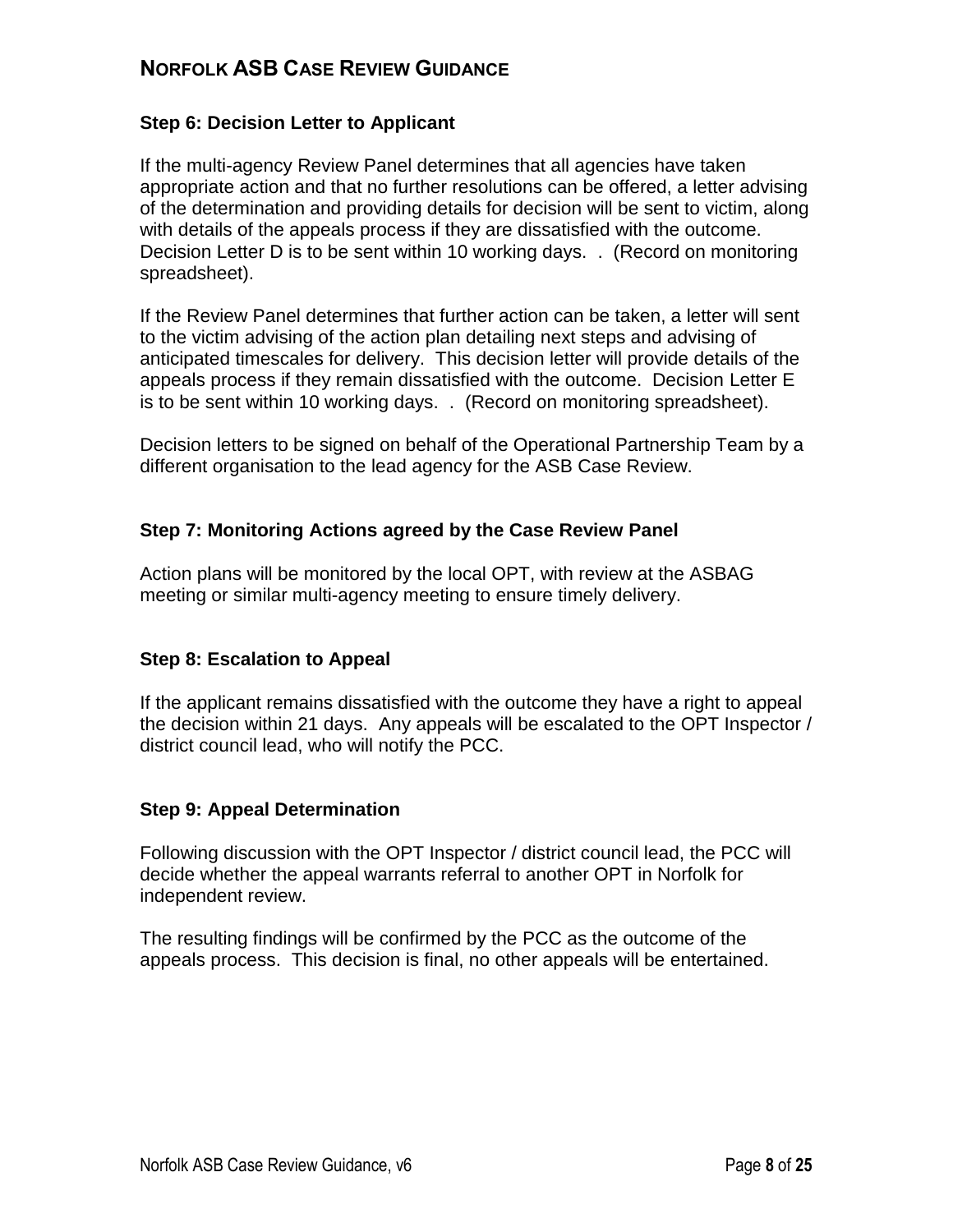#### **PROCESS CHART FOR ASB CASE REVIEWS IN NORFOLK**

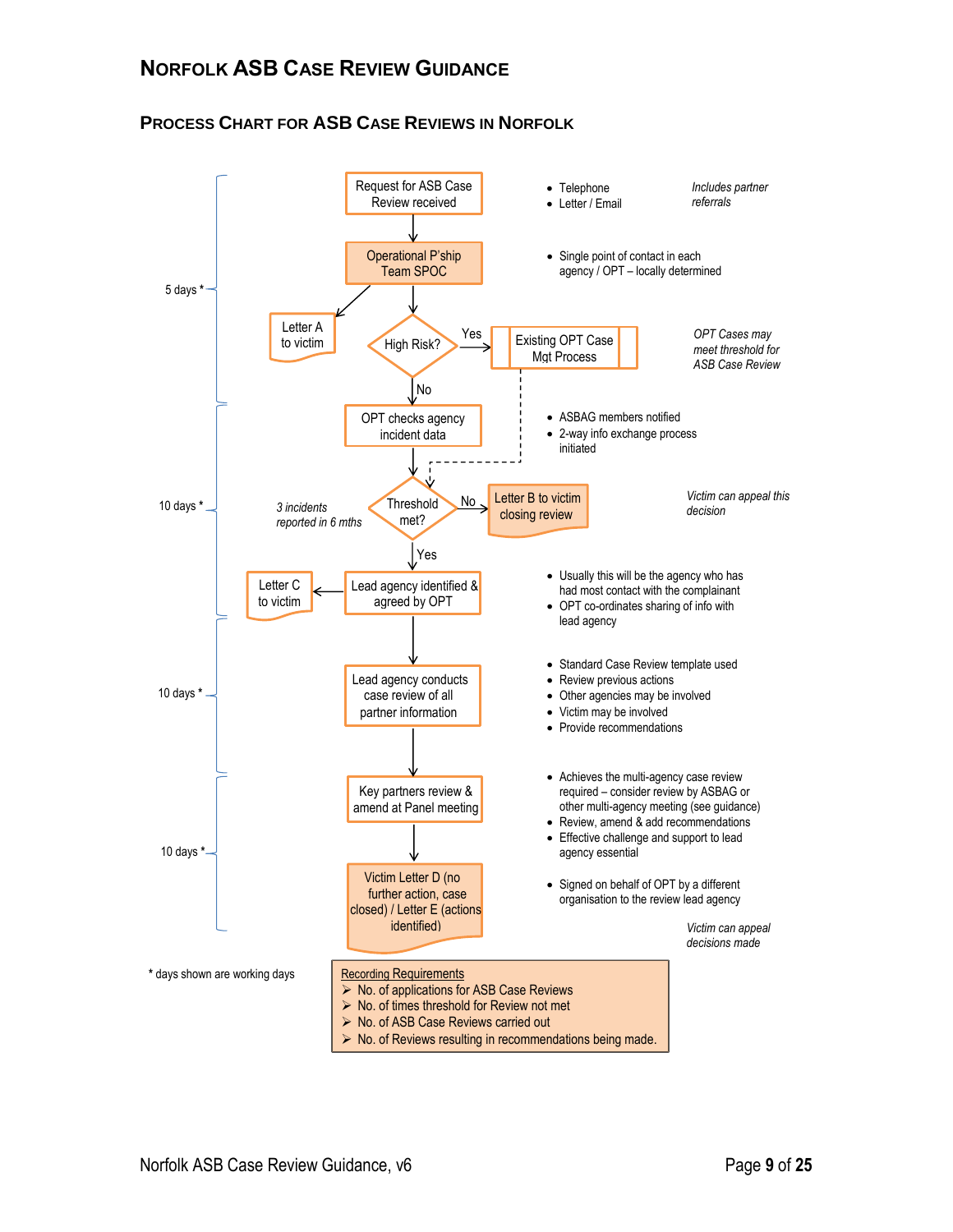#### **Appeals Process**

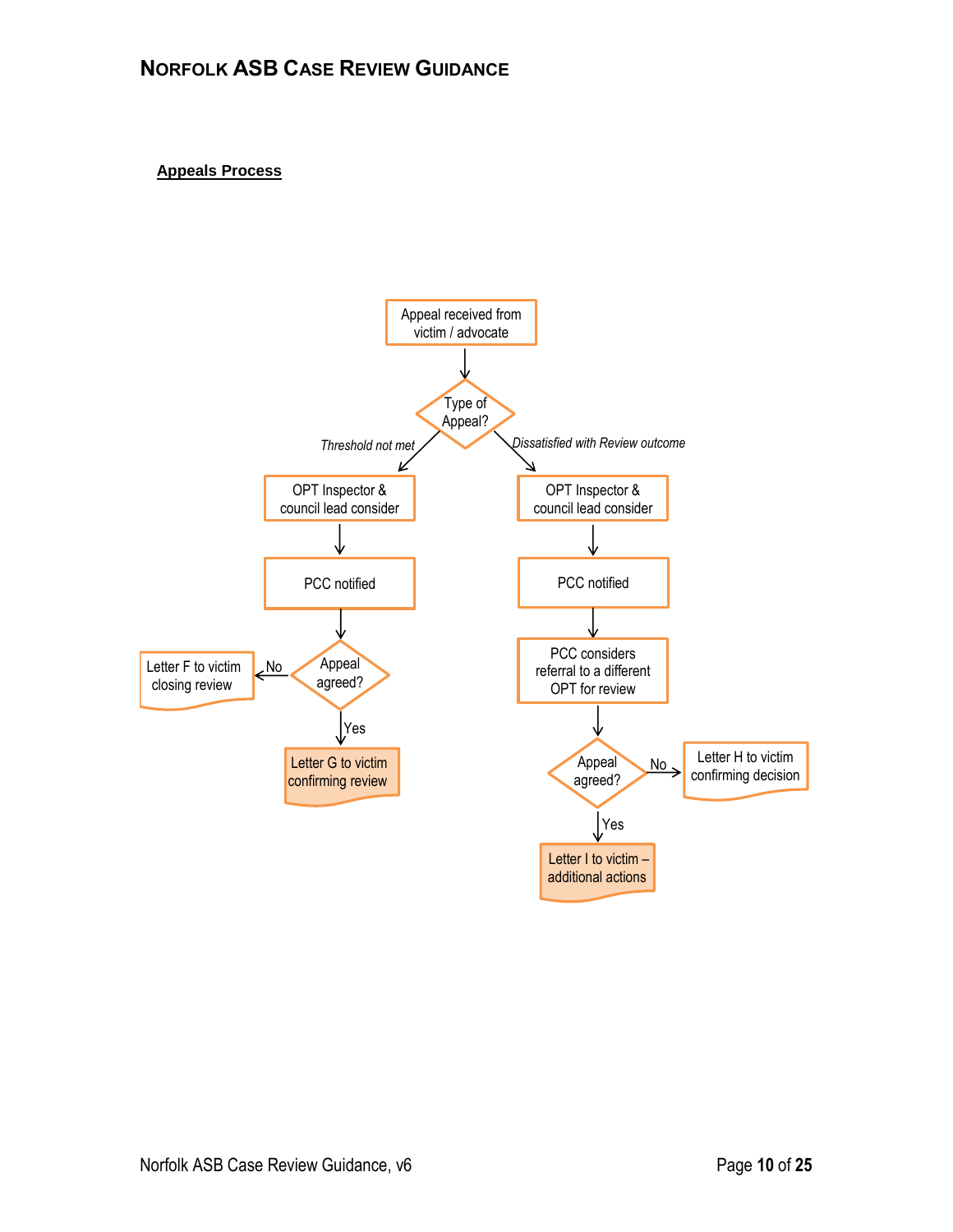#### *LETTER A – ACKNOWLEDGEMENT*

Dear

#### **ANTI-SOCIAL BEHAVOUR, CRIME AND POLICING ACT 2014 ANTI-SOCIAL BEHAVIOUR (ASB) CASE REVIEW**

I write to confirm receipt of your application for an Anti-Social Behaviour Case Review to be conducted in respect of the anti-social behaviour you are experiencing as you are concerned that effective action has not been taken.

XXXXX will be contacting you within 10 working days to confirm whether your request has met the threshold.

If you wish to report any further incidents of Anti-Social Behaviour these can be reported by either phoning Norfolk Police on 101 or the (insert name of Council) ASB Team on XXXXXXXXXXXX, but in an emergency always dial 999.

Yours sincerely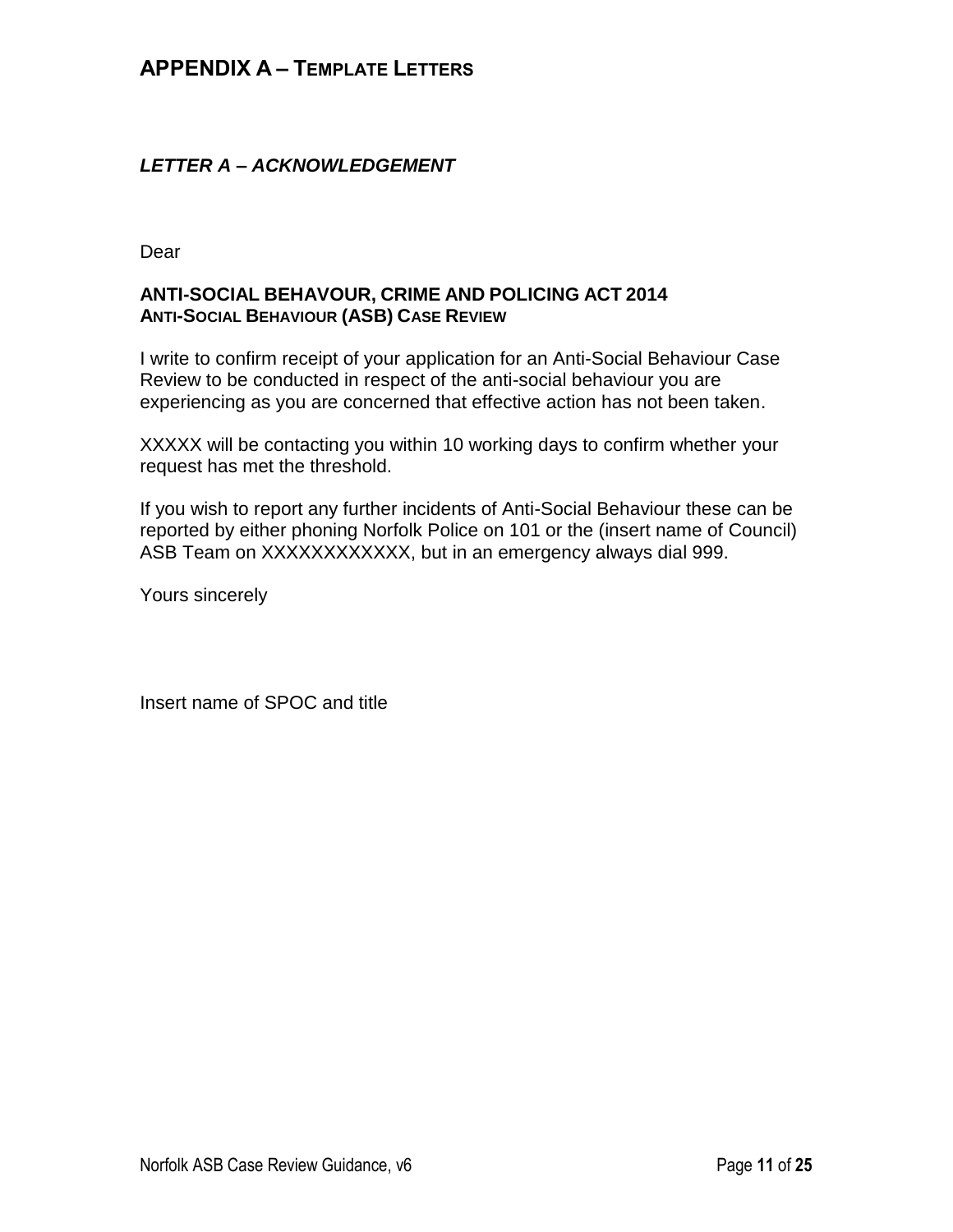#### *LETTER B – THRESHOLD NOT MET*

Dear

#### **ANTI-SOCIAL BEHAVOUR, CRIME AND POLICING ACT 2014 ANTI-SOCIAL BEHAVIOUR (ASB) CASE REVIEW**

Thank you for your recent application dated (insert DATE) for an ASB Case Review to be conducted in respect of the anti-social behaviour you are experiencing.

I am writing to inform you that having considered your application we do not feel that it meets the threshold for the ASB Case Review to be conducted for the following reasons:

 $\bullet$  Outline reasons here  $-$ 

However, if the criteria for a case review are not met agencies will consider whether there are other issues that should be taken into account and will apply existing case management protocols:

(a) The persistence of the anti-social behaviour about which the original complaint was made;

(b) The harm caused, or the potential for harm to be caused, by the behaviour;

(c) The adequacy of the response to that behaviour.

If you are dissatisfied with this outcome you have the right to appeal in writing to (insert name of OPT Inspector / district council lead) within 21 days of the date of this letter. Appeals will be notified to the Police & Crime Commissioner who will review findings.

If you wish to report any further incidents of Anti-Social Behaviour these can be reported by either contacting Norfolk Police on 101 or the (insert name of Council) ASB Team on XXXXXXXXXXXX, but in an emergency always dial 999.

Yours sincerely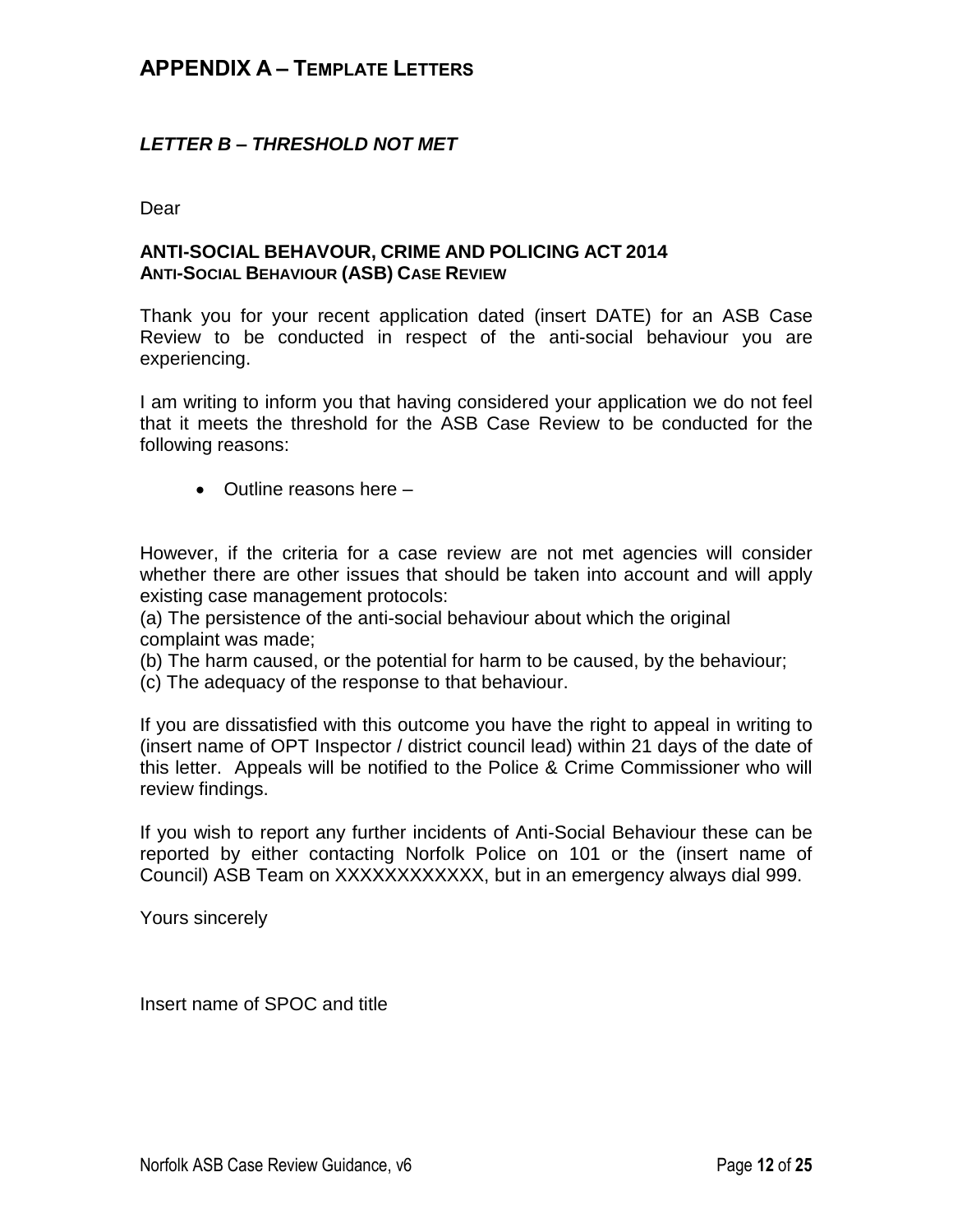#### *LETTER C – THRESHOLD MET*

Dear

#### **ANTI-SOCIAL BEHAVOUR, CRIME AND POLICING ACT 2014 ANTI-SOCIAL BEHAVIOUR (ASB) CASE REVIEW**

Thank you for your recent request dated (insert DATE) to have your anti-social behaviour case considered for an ASB Case Review.

I can confirm that having considered the details of your case it does meet with the previously determined threshold, and as such the ASB Case Review process has commenced.

Further information will now be sought from relevant partners and other agencies in regard to their involvement in your case to enable us to undertake a full review. It may be necessary for us to contact you again in order to clarify information or obtain further details.

An ASB Case Review Panel Meeting will be scheduled to review the information where representatives from agencies or partners that have been involved in your case will be present, in order to discuss the case fully. The purpose of this meeting is to also identify any further actions that can be taken, if deemed necessary, to ensure that a resolution is reached for you.

Once this has been completed you will receive a letter advising you of the outcome of the review along with details of any recommendations that have been made. It is anticipated that the review process will take 30 working days in total, although in more complex cases this may be longer, in which circumstances you will be notified.

In the meantime if you have any further queries please do not hesitate to contact XXXX (insert NAME and TELEPHONE NO.) direct on XXXXXX.

If you wish to report any further incidents of Anti-Social Behaviour these can be reported by either contacting Norfolk Police on 101 or the (insert name of Council) ASB Team on XXXXXXXXXXXX, but in an emergency always dial 999.

Yours sincerely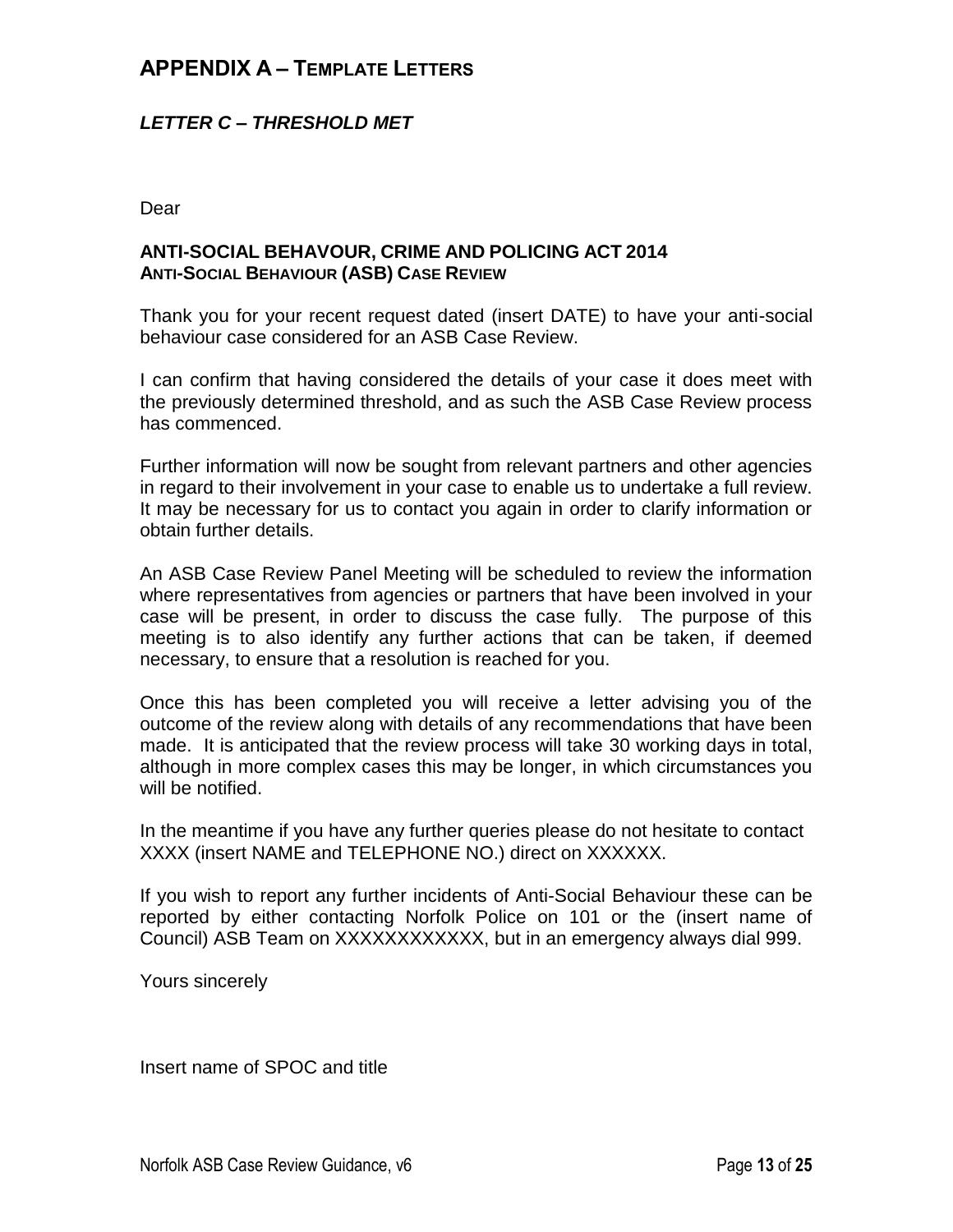#### *LETTER D: REVIEW PANEL OUTCOME – NO FURTHER ACTION*

Dear

#### **ANTI-SOCIAL BEHAVOUR, CRIME AND POLICING ACT 2014 ANTI-SOCIAL BEHAVIOUR (ASB) CASE REVIEW**

I refer to my previous correspondence confirming to you that your ASB case had met the threshold to activate the ASB Case Review Process.

I write to advise you that details of your case were reviewed by the ASB Case Review Panel at their meeting held on (insert DATE) XXX. Having reviewed all of the information available to the Panel it was felt that relevant agencies had taken appropriate action to resolve the ant-social behaviour you were experiencing as follows:

- provide a brief overview of action taken –

The Review Panel have therefore concluded that no further action would be taken in relation to this case.

I trust this clarifies the situation, however, should you have any further queries please do not hesitate to contact me directly on (insert TELEPHONE NO.) XXXXX.

If you are dissatisfied with this outcome you have the right to appeal in writing to (insert NAME OF OPT INSP / DISTRICT COUNCIL LEAD) within 21 days of the date of this letter. Appeals will be notified to the Police & Crime Commissioner who will review findings.

If you wish to report any further incidents of Anti-Social Behaviour these can be reported by either contacting Norfolk Police on 101 or the (insert name of Council) Anti-Social Behaviour team on XXXXXXXXXXXX, in an emergency always dial 999.

Yours sincerely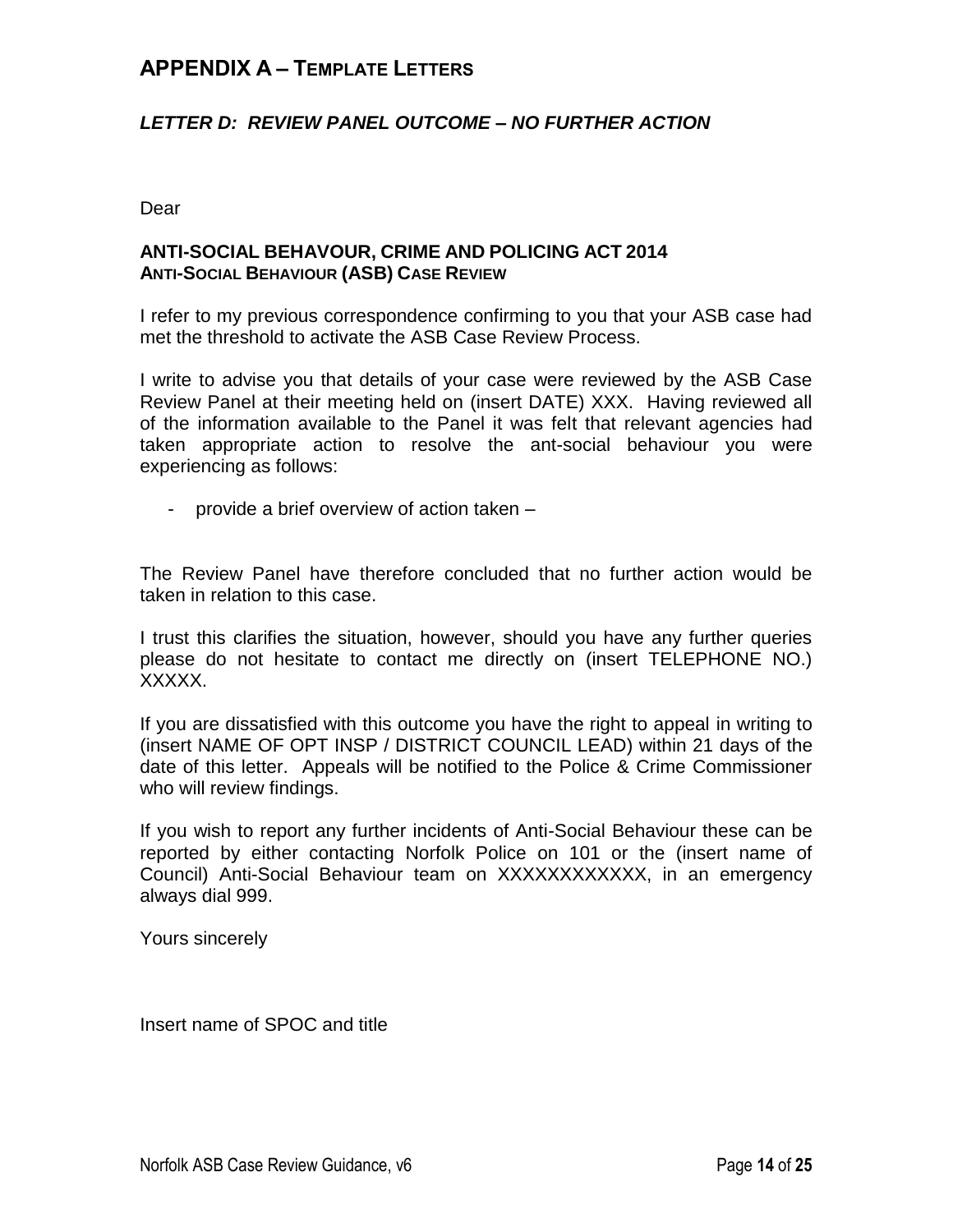#### *LETTER E: REVIEW PANEL OUTCOME– FURTHER ACTION*

Dear

#### **ANTI-SOCIAL BEHAVOUR, CRIME AND POLICING ACT 2014 ANTI-SOCIAL BEHAVIOUR (ASB) CASE REVIEW**

I refer to my previous correspondence confirming to you that your ASB case had met the threshold to activate the ASB Case Review Process.

I write to advise you that details of your case were reviewed by the ASB Case Review Panel at the meeting held on (insert DATE XXX), resulting in the following actions being agreed by the agencies involved:

- insert DETAILS here -

(AGENCY XXX) will contact you to provide an update on progress and reassurance that activity is taking place with a view to bringing this matter to a close as swiftly as possible. You will continue to be asked to submit information to (AGENCY XXX) as part of this work as your reports and the impact that the ASB is having on you or your family is an important part of the evidence required should enforcement action be required.

This review will be concluded once the action plan has been fully implemented and in doing so it is hoped that this will bring a positive resolution to the anti-social behaviour you have been experiencing.

I trust this clarifies the situation, however, should you have any further queries please do not hesitate to contact me directly on (insert TELEPHONE NO. XXX).

If you wish to report any further incidents of Anti-Social Behaviour these can be reported by either contacting Norfolk Police on 101 or the (insert NAME OF COUNCIL) Anti-Social Behaviour team on XXXXXXXXXXXX, in an emergency always dial 999.

Yours sincerely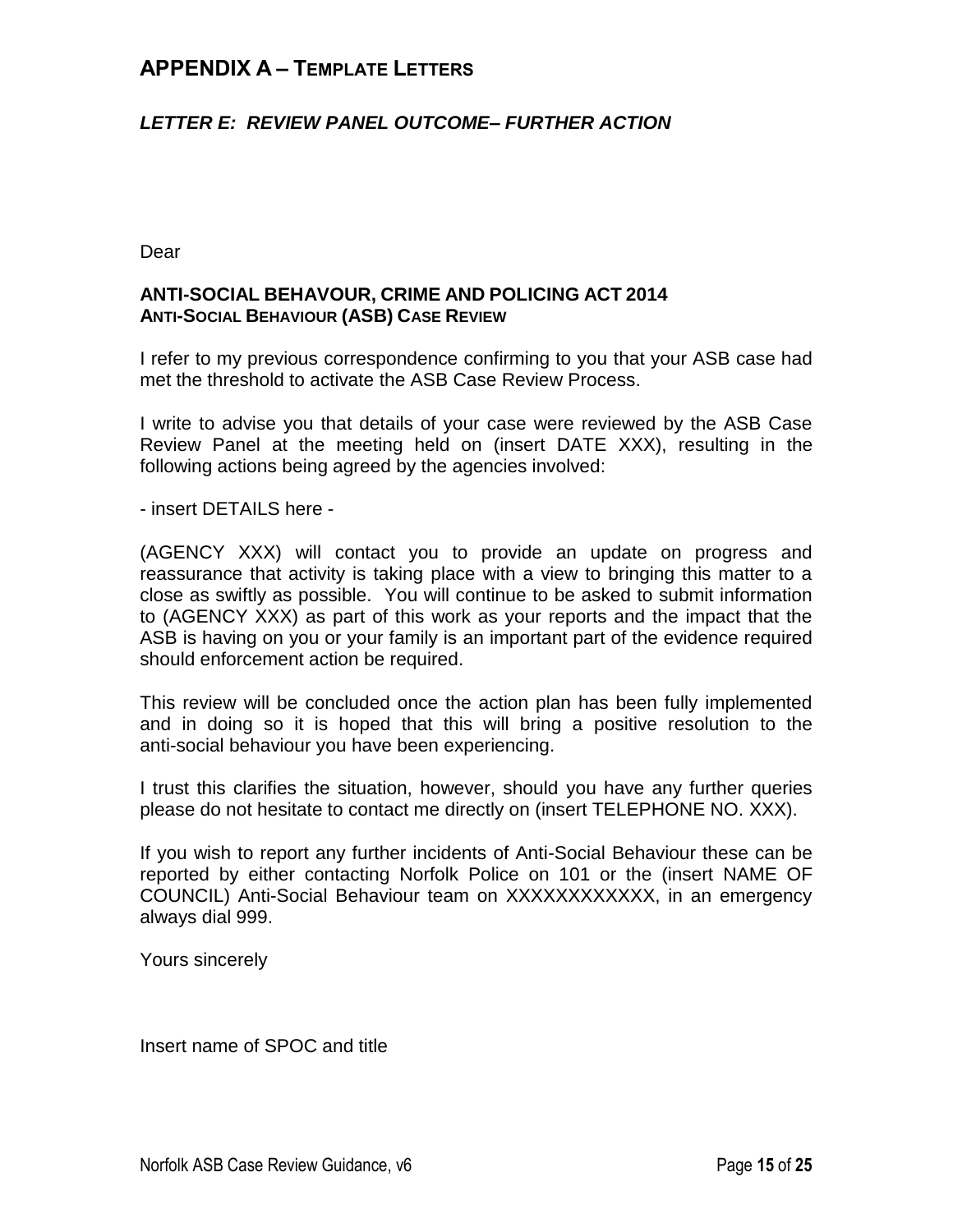# **ASB Case Review – Application Form**

If you have made **three reports about three separate incidents** of Anti-social Behaviour (ASB) to any agency and you feel the response was inadequate, you may be able to apply for a formal multi-agency review to assess whether further action is possible. The type of ASB incidents you have reported need not be the same type of behaviour, but they must be related in some way. Please complete this application form and we will contact you within 5 working days.

The Crime & Disorder Act 1998 and the Data Protection Act 1998 allows agencies to share relevant personal and sensitive details appropriately with other partners in Norfolk. Information may be stored on an electronic or web based database and destroyed within a specified period. By completing this form you agree to these conditions.

| <b>Complainant/Victim Details</b>     |              |  |
|---------------------------------------|--------------|--|
| Complainant's                         |              |  |
| <b>Name</b>                           |              |  |
| <b>Address</b>                        |              |  |
| Date of Birth                         |              |  |
| Phone No.                             | <b>Email</b> |  |
| <b>Preferred means of</b><br>contact: |              |  |
| Describe any                          |              |  |
| relevant                              |              |  |
| vulnerabilities                       |              |  |

| Advocate Details (acting on behalf of another with their permission) |              |  |
|----------------------------------------------------------------------|--------------|--|
| <b>Name</b>                                                          |              |  |
| Organisation                                                         |              |  |
| (if applicable)                                                      |              |  |
| <b>Position</b>                                                      |              |  |
|                                                                      |              |  |
| Phone No.                                                            | <b>Email</b> |  |
|                                                                      |              |  |

| <b>Declaration</b> |                                                                                               |
|--------------------|-----------------------------------------------------------------------------------------------|
|                    | I agree that information about me and my family relevant to my complaint of anti-social       |
|                    | behaviour can be shared between organisations for the purpose of investigating my complaints. |
| <b>Signature</b>   |                                                                                               |
|                    |                                                                                               |
| <b>Date</b>        |                                                                                               |
|                    |                                                                                               |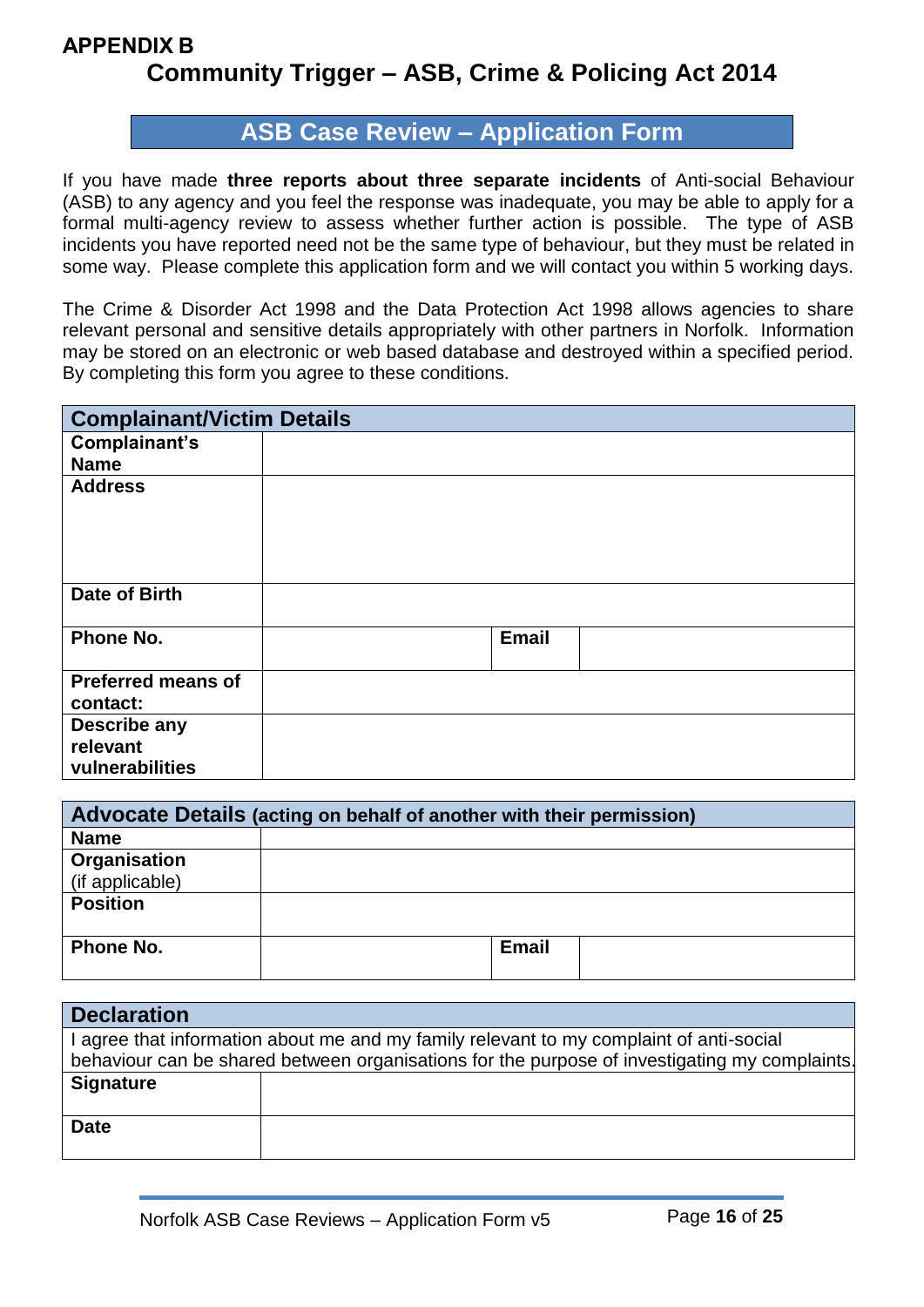In this section please complete the details of the three reports you have made about anti-social behaviour which you want local agencies to review. These incidents must have been reported in the last six months.

| <b>Reported Incidents</b>                       |              |                      |                |               |
|-------------------------------------------------|--------------|----------------------|----------------|---------------|
|                                                 |              | <b>Incident One</b>  |                |               |
| Date and Time of<br><b>Incident</b>             |              |                      |                |               |
| <b>Brief Details and</b><br><b>Location</b>     |              |                      |                |               |
| <b>Reported to</b>                              | <b>Name</b>  |                      |                |               |
|                                                 | Organisation |                      |                |               |
| <b>Incident/Crime or</b><br>Reference No.       |              |                      |                |               |
| <b>Method of Reporting</b><br>(tick applicable) | <b>Phone</b> | <b>Email/On-line</b> | <b>Written</b> | <b>Person</b> |
| <b>Action Taken and by</b><br>Whom?             |              |                      |                |               |
|                                                 |              | <b>Incident Two</b>  |                |               |
| Date and Time of<br><b>Incident</b>             |              |                      |                |               |
| <b>Brief Details and</b><br><b>Location</b>     |              |                      |                |               |
| <b>Reported to</b>                              | <b>Name</b>  |                      |                |               |
|                                                 | Organisation |                      |                |               |
| <b>Incident/Crime or</b><br>Reference No.       |              |                      |                |               |
| <b>Method of Reporting</b><br>(tick applicable) | <b>Phone</b> | <b>Email/On-line</b> | <b>Written</b> | In Person     |
| <b>Action Taken and by</b><br>Whom?             |              |                      |                |               |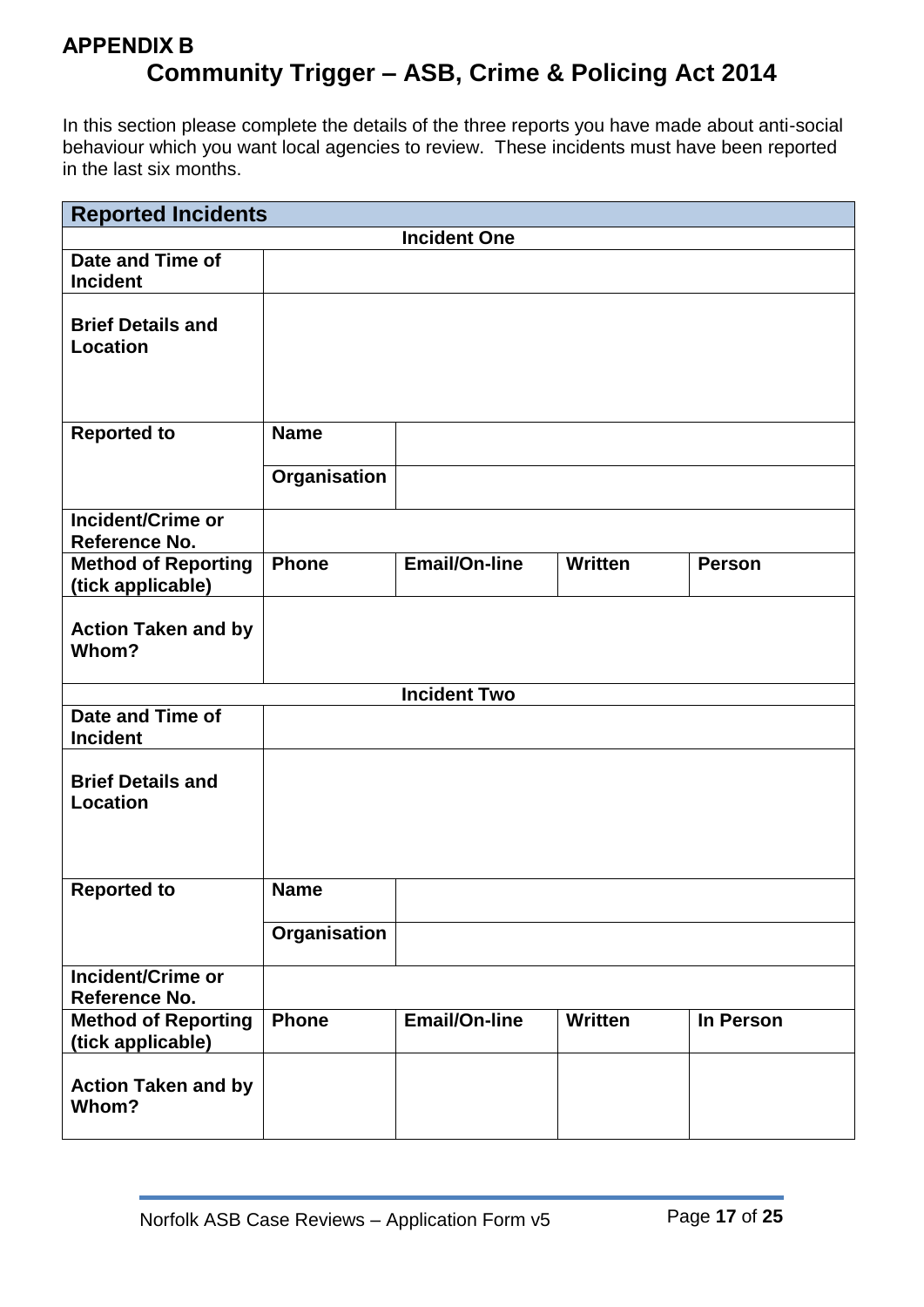| <b>Incident Three</b>                           |              |                      |                |                  |
|-------------------------------------------------|--------------|----------------------|----------------|------------------|
| Date and Time of<br><b>Incident</b>             |              |                      |                |                  |
| <b>Brief Details and</b><br><b>Location</b>     |              |                      |                |                  |
| <b>Reported to</b>                              | <b>Name</b>  |                      |                |                  |
|                                                 | Organisation |                      |                |                  |
| <b>Incident/Crime or</b><br>Reference No.       |              |                      |                |                  |
| <b>Method of Reporting</b><br>(tick applicable) | <b>Phone</b> | <b>Email/On-line</b> | <b>Written</b> | <b>In Person</b> |
| <b>Action Taken and by</b><br>Whom?             |              |                      |                |                  |

In this section please explain why you think your case should be reviewed and describe the current situation and how you want it resolved.

| <b>Reason for Requesting a Case Review</b> |
|--------------------------------------------|
| What is the current situation?             |
|                                            |
|                                            |
|                                            |
|                                            |
|                                            |
|                                            |
|                                            |
|                                            |
|                                            |
| How are the incidents affecting you?       |
|                                            |
|                                            |
|                                            |
|                                            |
|                                            |
|                                            |
|                                            |
|                                            |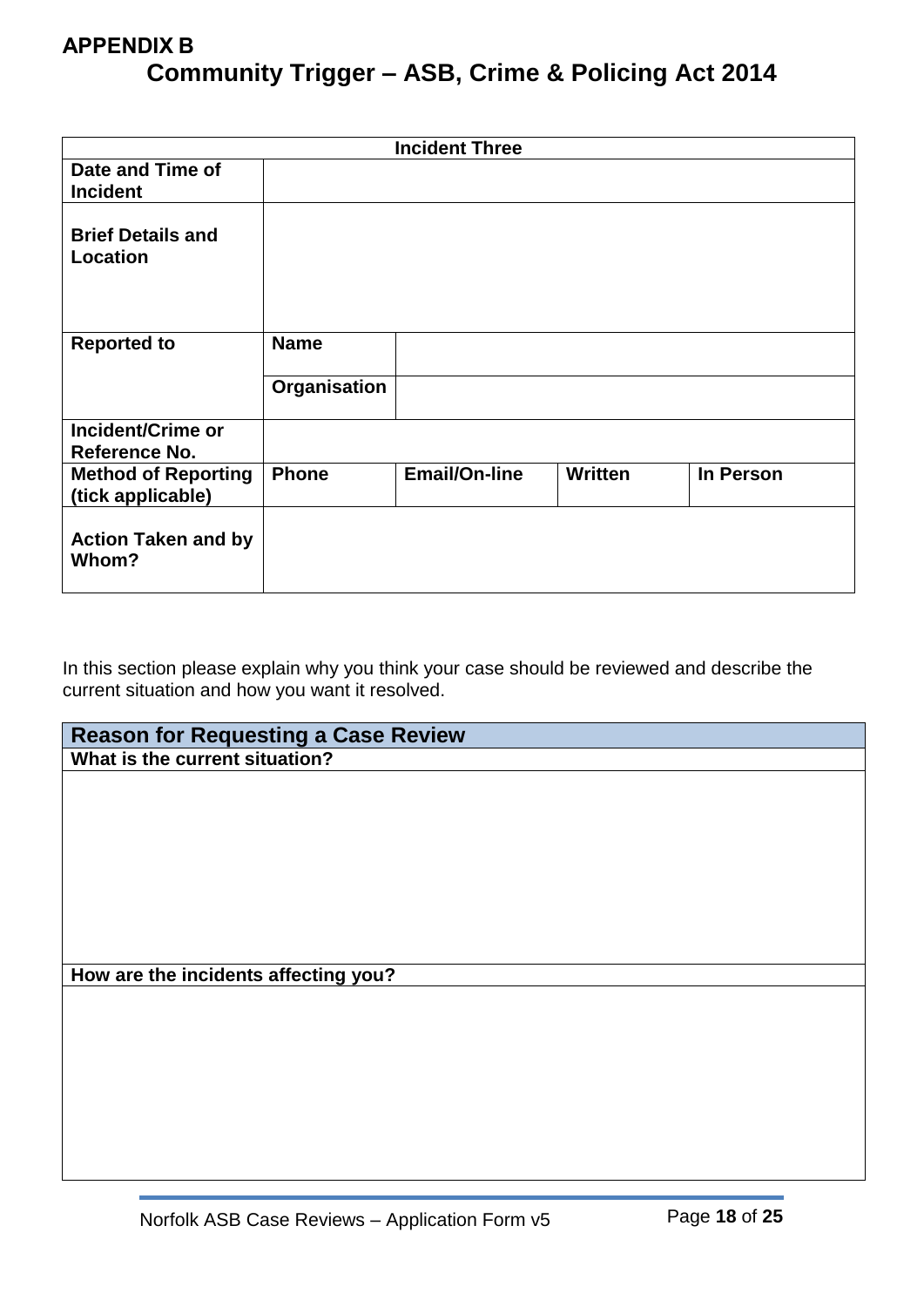|                    | Do you think the incidents/concerns are because of (please tick if appropriate) |
|--------------------|---------------------------------------------------------------------------------|
| Ethnicity          |                                                                                 |
| Religion or Faith  |                                                                                 |
| <b>Disability</b>  |                                                                                 |
| Age                |                                                                                 |
| Sexual orientation |                                                                                 |
| Being transgender  |                                                                                 |
| None of the above  |                                                                                 |
|                    | Why are you unhappy with the action taken so far?                               |
|                    |                                                                                 |
|                    |                                                                                 |
|                    |                                                                                 |
|                    |                                                                                 |
|                    |                                                                                 |
|                    |                                                                                 |
|                    |                                                                                 |
|                    | What else would you like to see done to resolve the issue?                      |
|                    |                                                                                 |
|                    |                                                                                 |
|                    |                                                                                 |
|                    |                                                                                 |
|                    |                                                                                 |
|                    | Are you currently receiving support regarding these incidents? Please describe. |
|                    |                                                                                 |
|                    |                                                                                 |
|                    |                                                                                 |
|                    |                                                                                 |
|                    |                                                                                 |
|                    |                                                                                 |

| <b>Householder Information</b>             |                                     |  |
|--------------------------------------------|-------------------------------------|--|
| Which of the following describes you best? |                                     |  |
| <b>Council Tenant</b>                      | Landlord's Name<br>(if appropriate) |  |
| Leaseholder                                | <b>Landlord's Address</b>           |  |
| <b>Private Tenant</b>                      |                                     |  |
| <b>Owner Occupier</b>                      |                                     |  |
| <b>Housing Association</b>                 |                                     |  |
| Other                                      | Landlord's Contact No.              |  |
|                                            | <b>Contact Officer</b>              |  |
|                                            |                                     |  |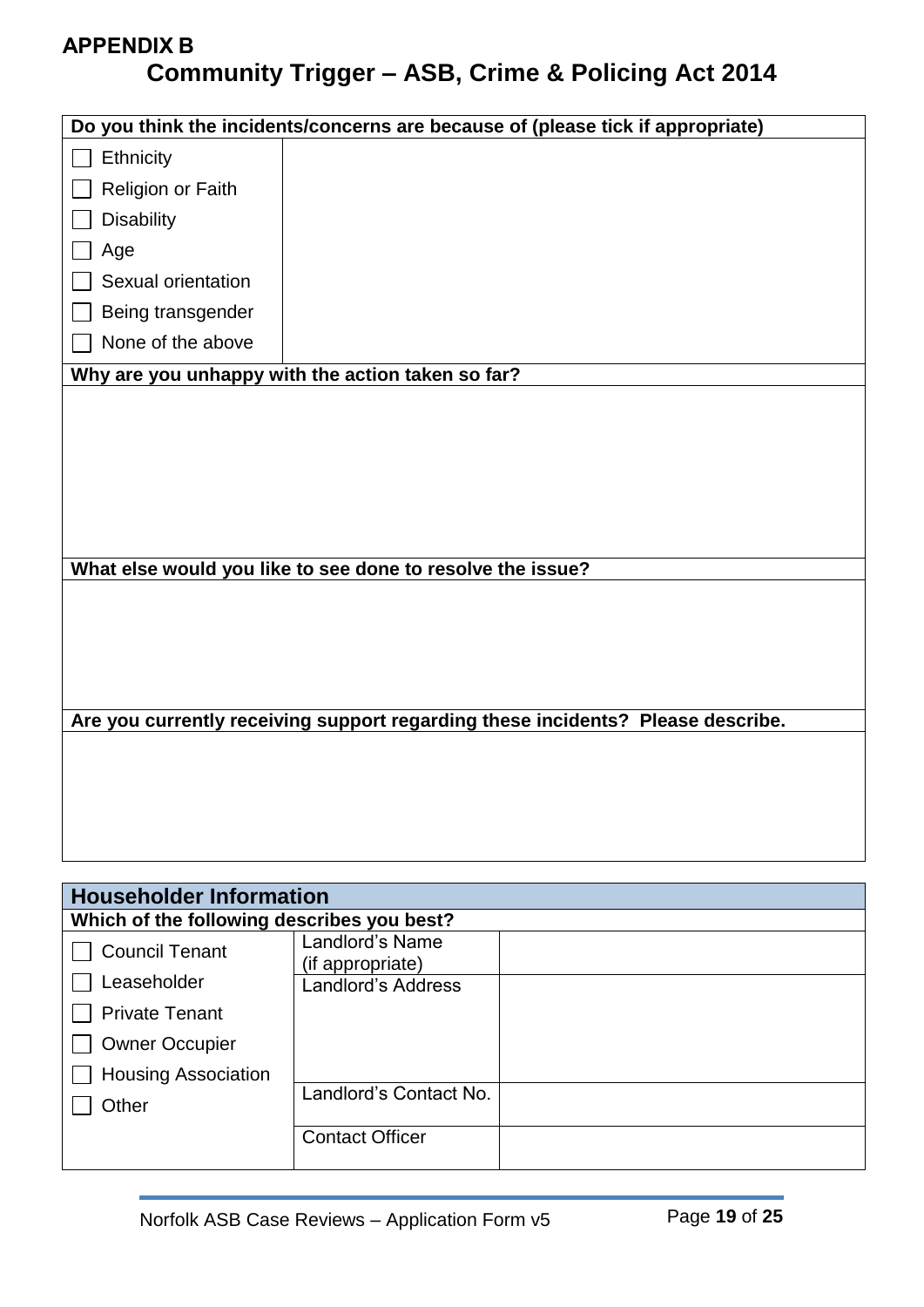# **Keeping You Informed**

We will keep you informed about the progress of your referral.

Our promise is to acknowledge receipt of your referral within 5 working days.

An initial assessment of your referral will be carried out within a further 10 working days and you will be contacted to advise you on how your case will be handled

If your referral meets the criteria for an ASB Case Review the Operational Partnership Team will review your situation and agree the appropriate actions within a further 20 working days.

Now you have completed the form please send to:

**\*\* INSERT Local contact details - SPOC email & postal address\*\***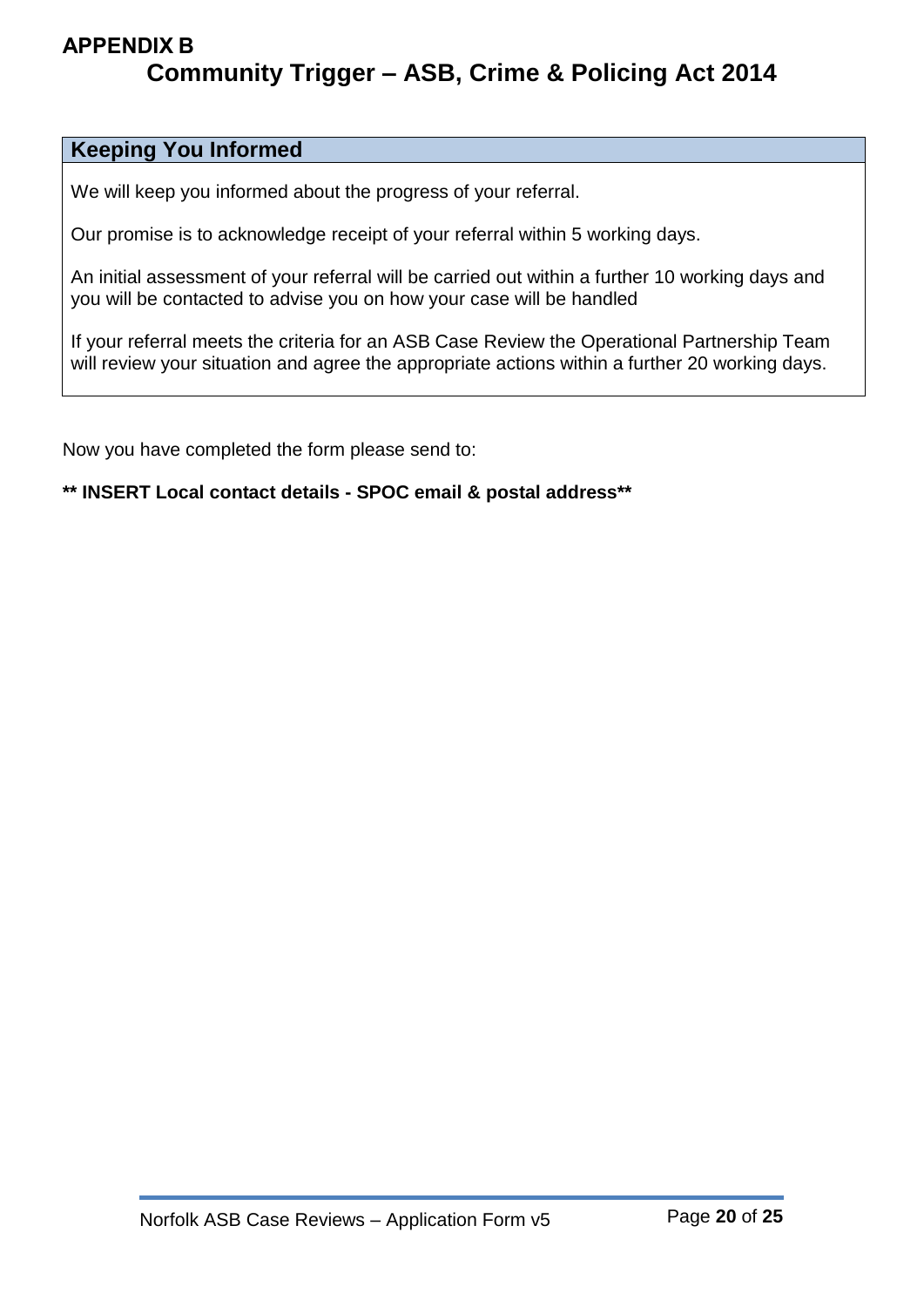

**For initial completion by the lead agency appointed by the OPT, prior to challenge & review by core ASBAG partners.**

| <b>Agency Completing the ASB Case Review</b> |              |  |
|----------------------------------------------|--------------|--|
| <b>Agency Name</b>                           |              |  |
| <b>Name of Reviewer</b>                      |              |  |
| <b>Position</b>                              |              |  |
| Phone No.                                    | <b>Email</b> |  |

| <b>ASB Victim Details</b> |              |  |
|---------------------------|--------------|--|
| <b>Name</b>               |              |  |
| <b>Address</b>            |              |  |
| Date of Birth             |              |  |
| Phone No.                 | <b>Email</b> |  |
| <b>Preferred means of</b> |              |  |
| contact:                  |              |  |
| <b>Describe any</b>       |              |  |
| relevant                  |              |  |
| vulnerabilities           |              |  |

| <b>Advocate Details (person referring, if relevant)</b> |              |  |
|---------------------------------------------------------|--------------|--|
| <b>Name</b>                                             |              |  |
| Organisation                                            |              |  |
| (if applicable)                                         |              |  |
| <b>Position</b>                                         |              |  |
| Phone No.                                               | <b>Email</b> |  |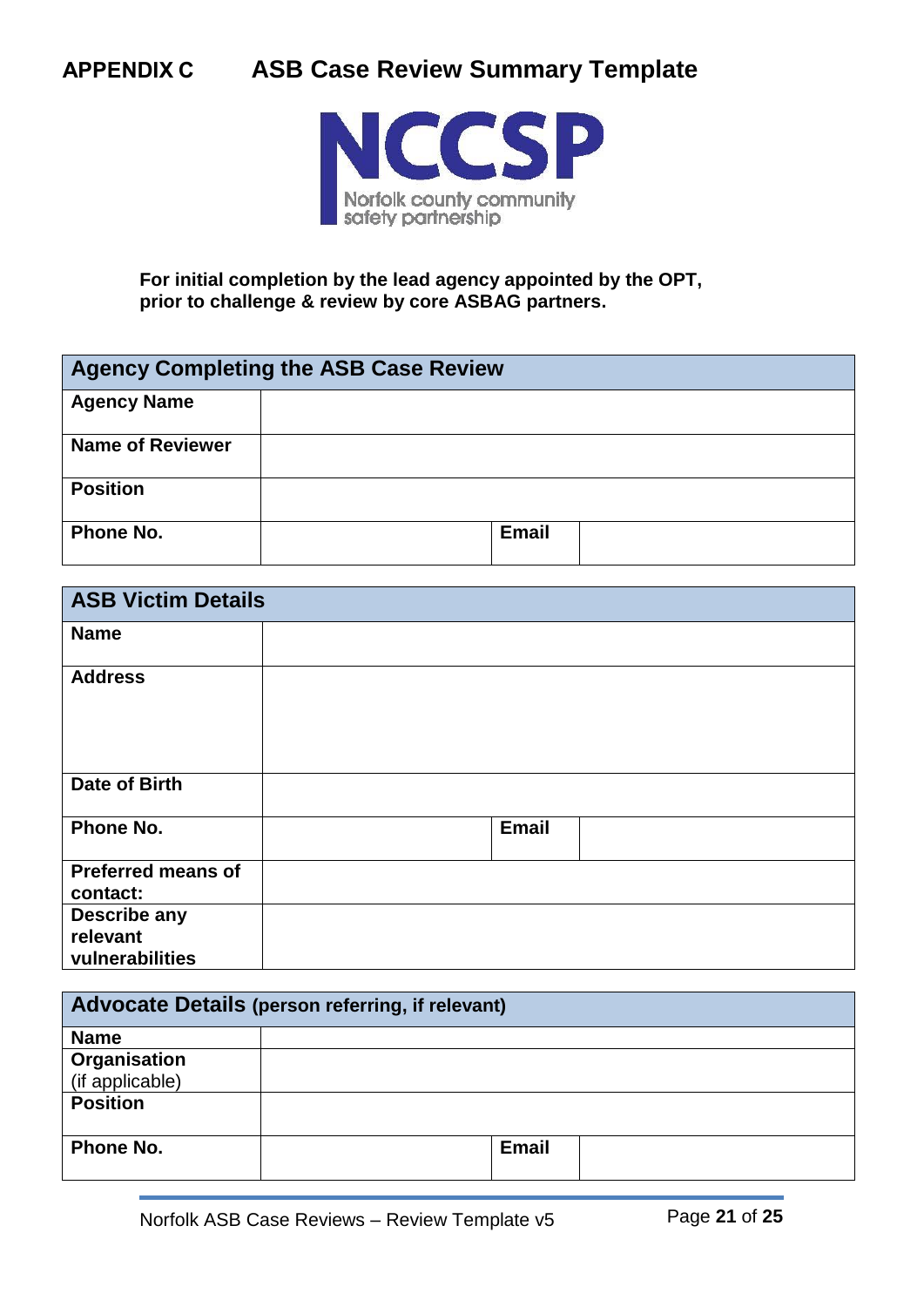# **Summary of ASB**

**To include days, times etc. when most prevalent, witnesses and other evidence gathered**

# **Impact of ASB on Victim**

| <b>Alleged Perpetrators</b> |                |  |  |  |
|-----------------------------|----------------|--|--|--|
| 1.                          | <b>Name</b>    |  |  |  |
|                             | <b>Address</b> |  |  |  |
| 2.                          | <b>Name</b>    |  |  |  |
|                             | <b>Address</b> |  |  |  |
| 3.                          | <b>Name</b>    |  |  |  |
|                             | <b>Address</b> |  |  |  |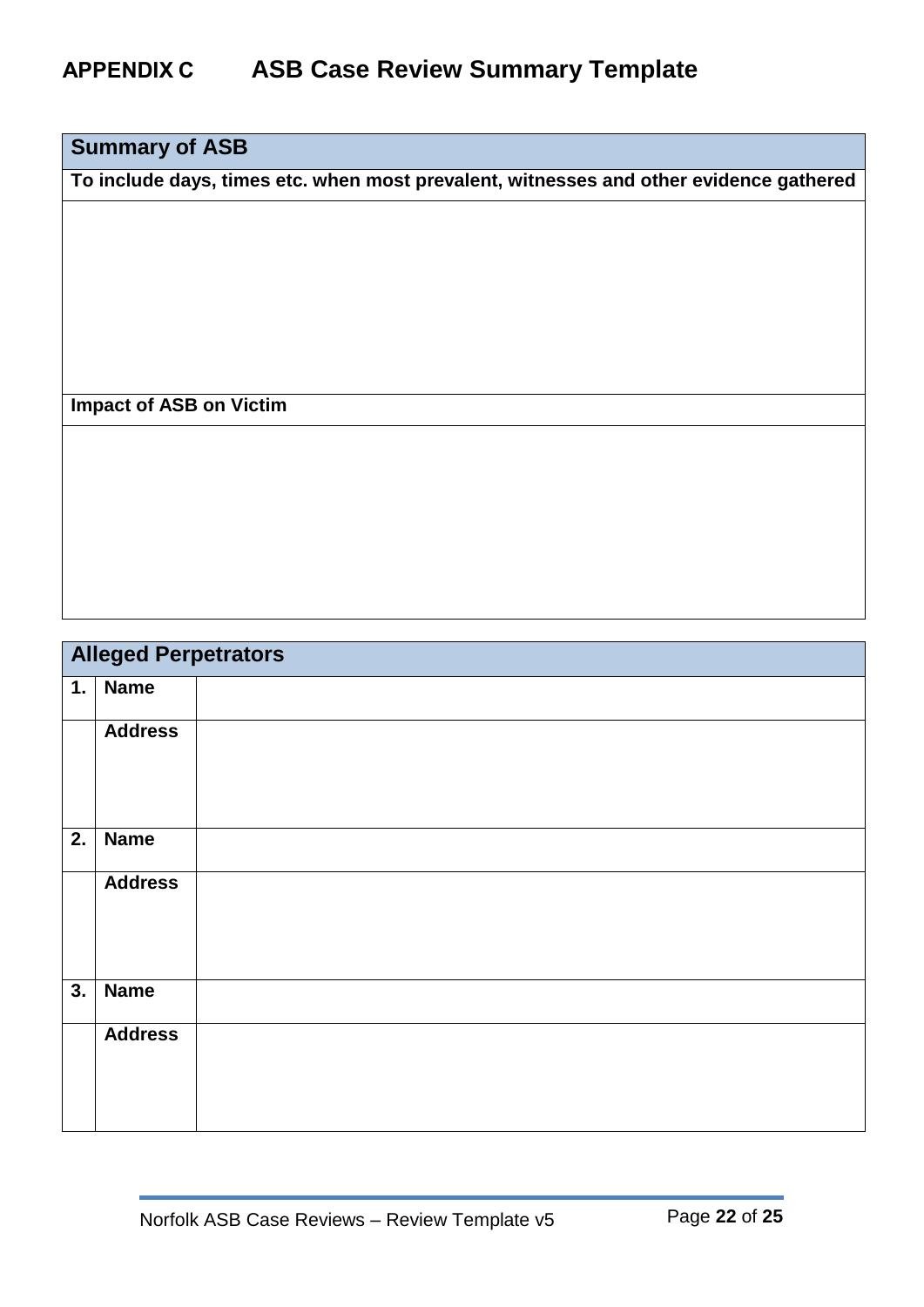| Which Agencies have been involved?                                  |  |  |  |  |  |
|---------------------------------------------------------------------|--|--|--|--|--|
| Summarise the response of each to date:                             |  |  |  |  |  |
| <b>Police</b>                                                       |  |  |  |  |  |
|                                                                     |  |  |  |  |  |
| <b>District Council</b>                                             |  |  |  |  |  |
| <b>Registered Social</b><br>$Landlord(s) - victim$<br>& perpetrator |  |  |  |  |  |
| <b>YOT</b>                                                          |  |  |  |  |  |
| <b>Children's Services /</b><br><b>School</b>                       |  |  |  |  |  |
| Health (for drug /<br>alcohol / mental<br>health issues)            |  |  |  |  |  |
| 3rd Sector providers<br>including mediation                         |  |  |  |  |  |
| <b>Other</b>                                                        |  |  |  |  |  |

| Identified Support Needs (and whether in place at time of the review)     |  |  |  |  |  |
|---------------------------------------------------------------------------|--|--|--|--|--|
| e.g. Social Care Services, Mental Health, Victim Support, Tenancy Support |  |  |  |  |  |
| <b>Victim</b>                                                             |  |  |  |  |  |
| Perpetrator                                                               |  |  |  |  |  |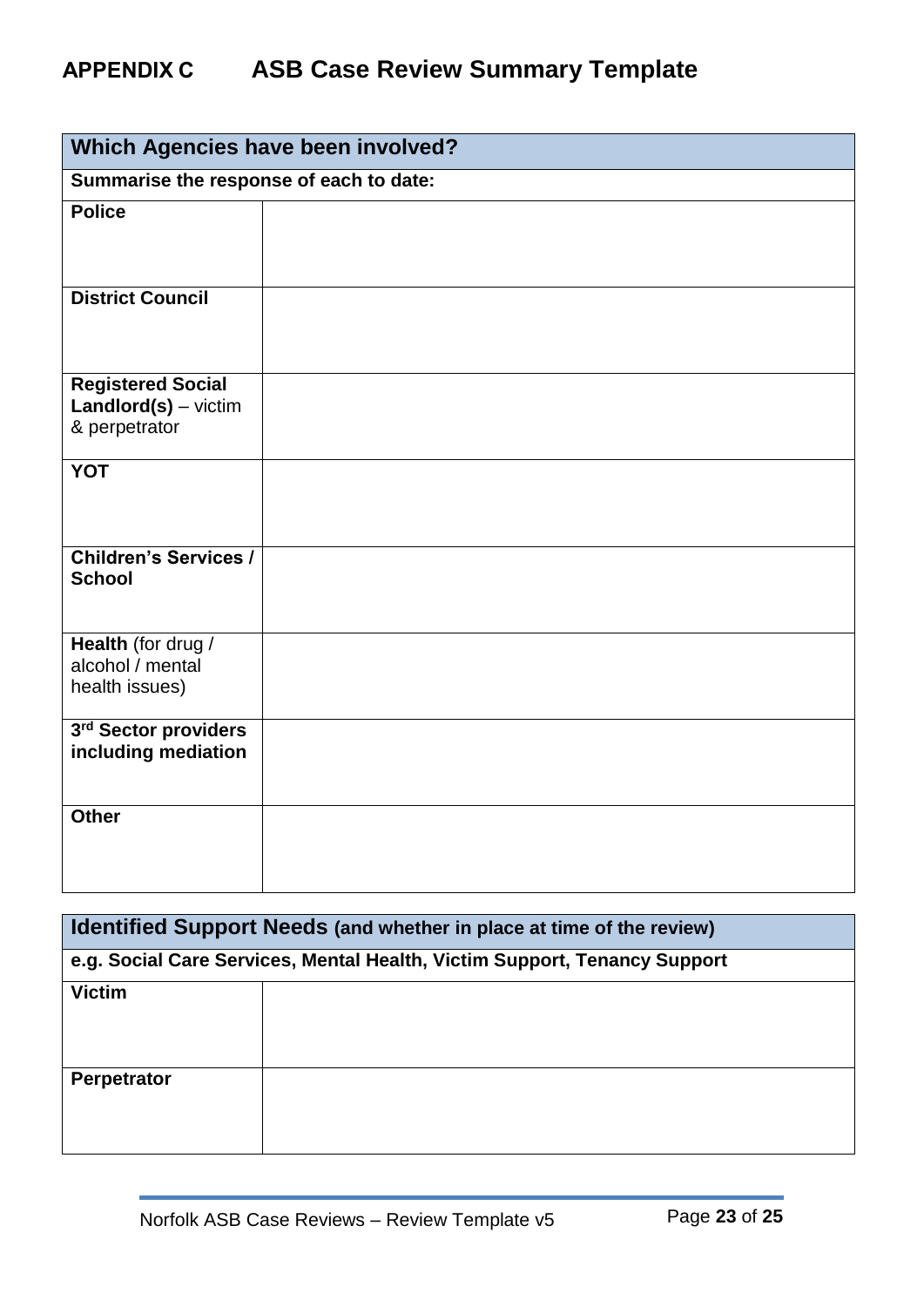**What enforcement action/diversionary activity has taken place so far?**

**e.g. ASBI, tenancy breach warnings / NoSP, Noise abatement notice, arrest of suspects, Dispersal, CPNs, CBOs, PSPOs, Closure Orders, Mandatory Grounds for Possession, RJ etc.**

# **Are there further evidence gathering opportunities?**

**Consider door knocks for witnesses, installation of recording/monitoring equipment, use of professional witnesses, use of hearsay evidence in civil proceedings etc.**

#### **Lead agency to complete the following section initially. For review and consideration by the multi-agency Case Review Panel:**

| Have all reasonable measures been taken to address the problem? |                |                |  |  |  |  |
|-----------------------------------------------------------------|----------------|----------------|--|--|--|--|
| <b>Yes</b>                                                      |                |                |  |  |  |  |
| <b>No</b>                                                       |                |                |  |  |  |  |
| If No, suggested Action Plan to address the ASB problem:        |                |                |  |  |  |  |
| <b>Action Required</b>                                          | <b>By Whom</b> | <b>By When</b> |  |  |  |  |
| 1.                                                              |                |                |  |  |  |  |
| 2.                                                              |                |                |  |  |  |  |
| 3.                                                              |                |                |  |  |  |  |
| 4.                                                              |                |                |  |  |  |  |